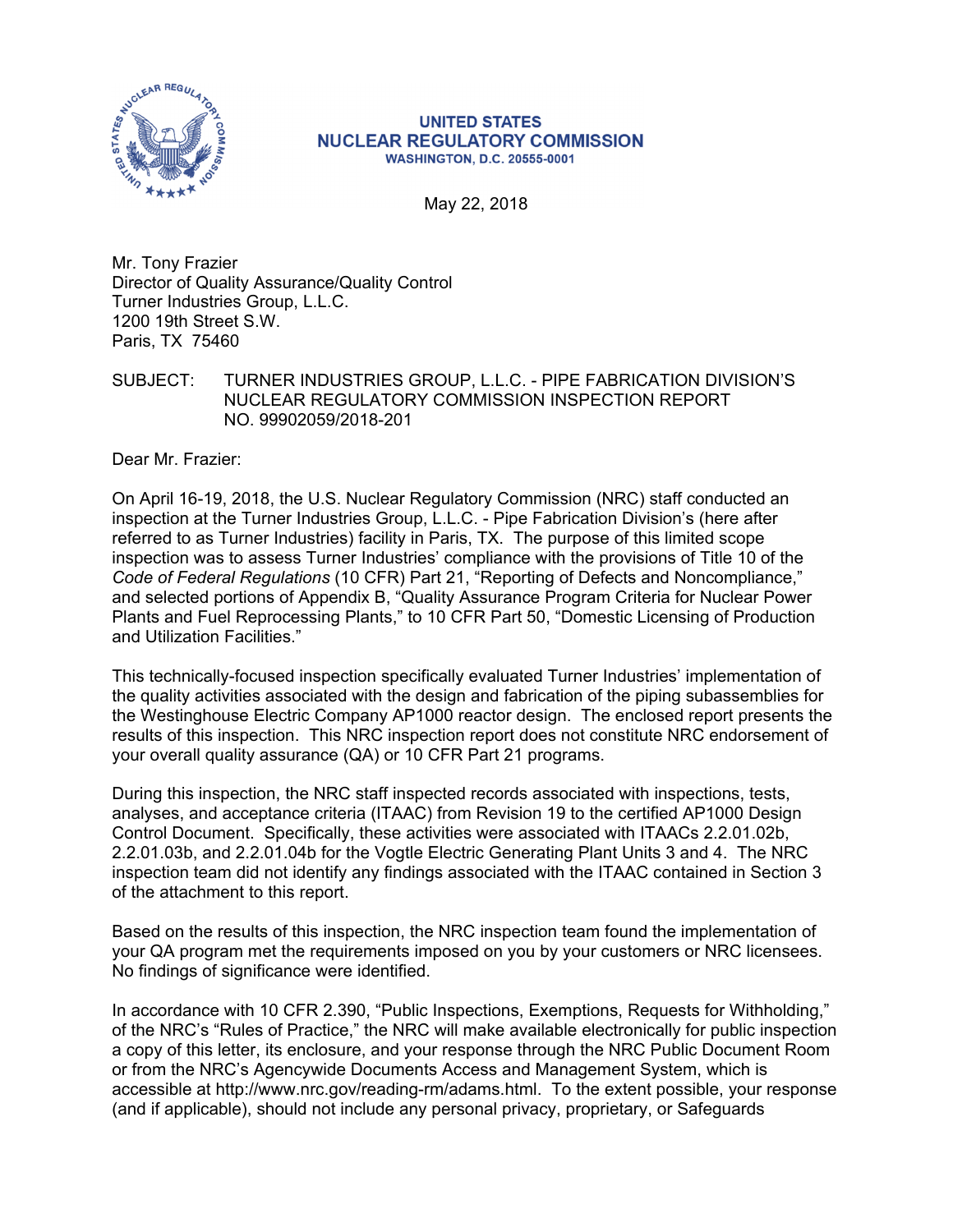Information so that it can be made available to the public without redaction. If personal privacy or proprietary information is necessary to provide an acceptable response, please provide a bracketed copy of your response that identifies the information that should be protected and a redacted copy of your response that deletes such information. If you request that such material be withheld from public disclosure, you must specifically identify the portions of your response that you seek to have withheld and provide in detail the bases for your claim (e.g., explain why the disclosure of information would create an unwarranted invasion of personal privacy or provide the information required by 10 CFR 2.390(b) to support a request for withholding confidential commercial or financial information). If Safeguards Information is necessary to provide an acceptable response, please provide the level of protection described in 10 CFR 73.21, "Protection of Safeguards Information: Performance Requirements."

Sincerely,

## */RA/*

Terry W. Jackson, Chief Quality Assurance Vendor Inspection Branch-1 Division of Construction Inspection and Operational Programs Office of New Reactors

Docket No.: 99902059

EPID No.: I-2018-201-0026

Enclosure:

Inspection Report No. 99902059/2018-201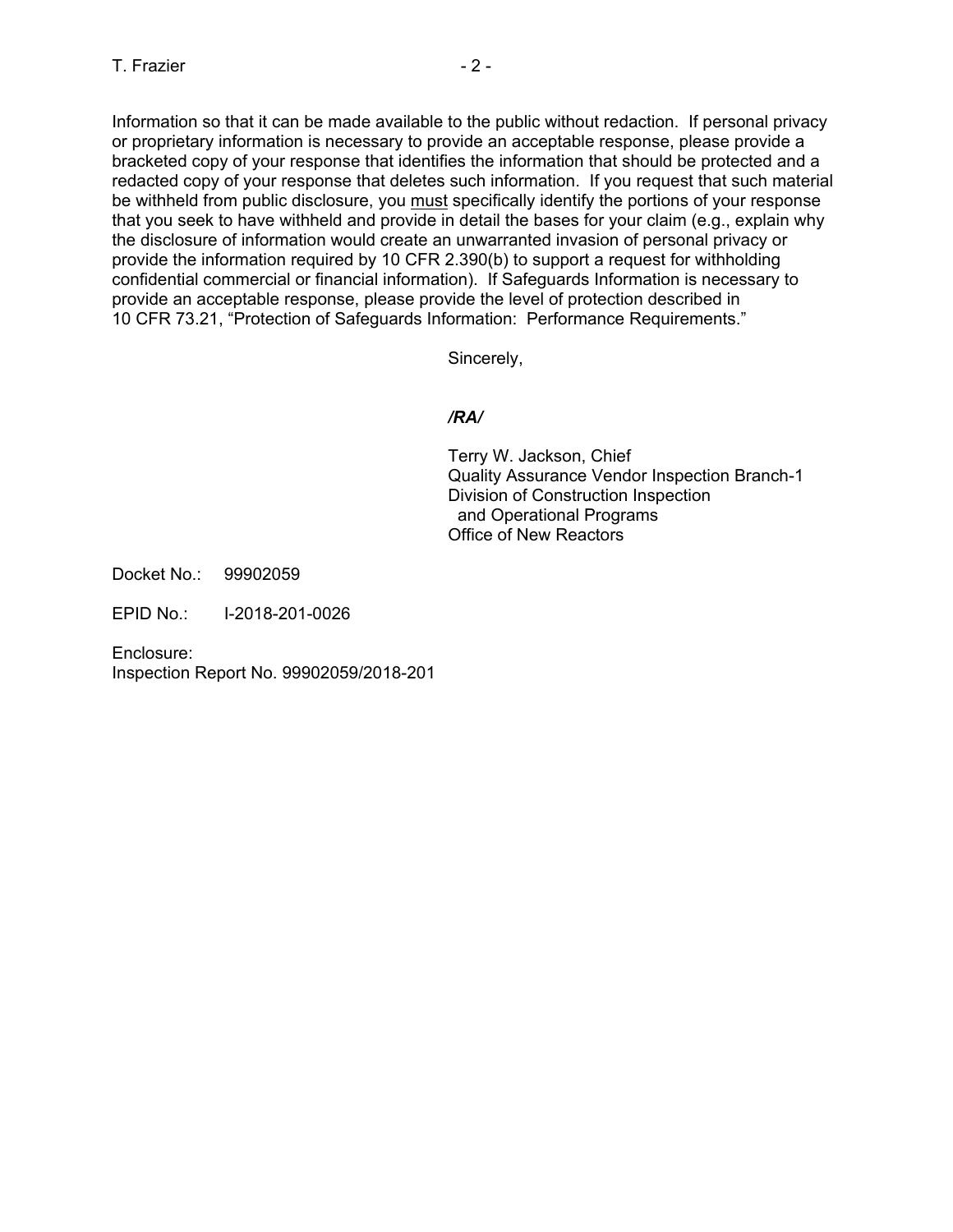SUBJECT: TURNER INDUSTRIES GROUP, L.L.C. - PIPE FABRICATION DIVISION'S NUCLEAR REGULATORY COMMISSION INSPECTION REPORT NO. 99902059/2018-201 Dated: May 22, 2018

DISTRIBUTION: Public **MErnstes** MMitchell KKavanagh ASakadales ConE\_Resource NRO\_DCIP\_Distribution cbailey@turner-industries.com tfrazier1@turner-industries.com jbrichard@turner-industries.com welandry@turner-industries.com gcatalano@turner-industries.com

| NRO/DCIP<br><b>ADAMS Accession No.: ML18122A361</b><br>*via e-mail |                 |                  |                 |               |
|--------------------------------------------------------------------|-----------------|------------------|-----------------|---------------|
| <b>OFFICE</b>                                                      | <b>NRO/DCIP</b> | NRO/DCIP         | NRO/DCIP        | NRO/DCIP      |
| <b>NAME</b>                                                        | YDiaz-Castillo  | ETorres-Collazo* | RPatel*         | <b>JBurke</b> |
| <b>DATE</b>                                                        | 05/15/18        | 05/03/18         | 05/15/18        | 05/16/18      |
| <b>OFFICE</b>                                                      | NRO/DEI         | RII/DCO          | NRO/DCIP        |               |
| <b>NAME</b>                                                        | JHoncharik*     | DHarmon*         | <b>TJackson</b> |               |
| <b>DATE</b>                                                        | 05/16/18        | 05/03/18         | 05/22/18        |               |
| <b>OFFICIAL RECORD COPY</b>                                        |                 |                  |                 |               |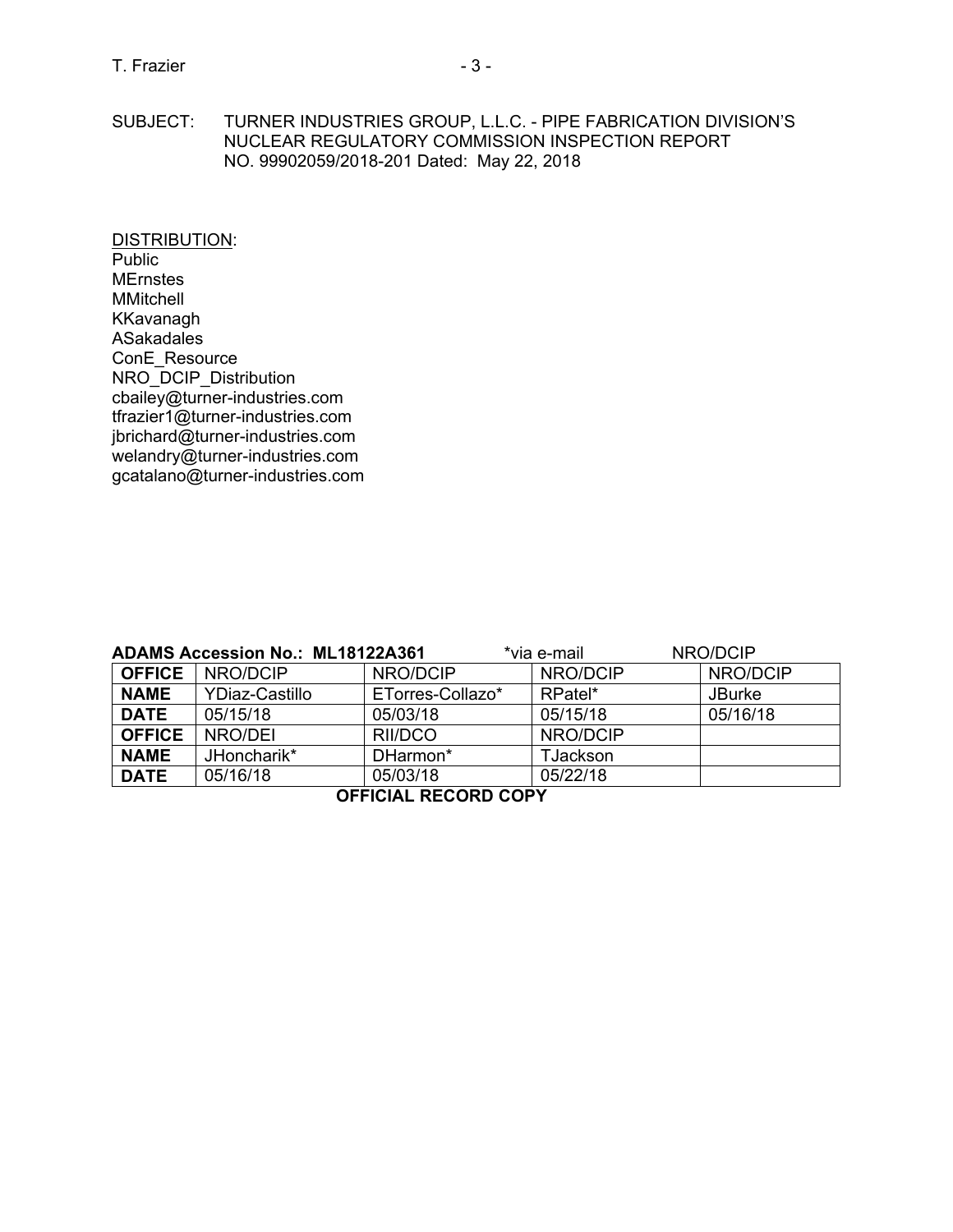#### **U.S. NUCLEAR REGULATORY COMMISSION OFFICE OF NEW REACTORS DIVISION OF CONSTRUCTION INSPECTION AND OPERATIONAL PROGRAMS VENDOR INSPECTION REPORT**

| Docket No.:                       | 99902059                                                                                                                                                                                                                                                                                                                                                                                                                                                                                                                                                                                 |                                                                                                                  |  |
|-----------------------------------|------------------------------------------------------------------------------------------------------------------------------------------------------------------------------------------------------------------------------------------------------------------------------------------------------------------------------------------------------------------------------------------------------------------------------------------------------------------------------------------------------------------------------------------------------------------------------------------|------------------------------------------------------------------------------------------------------------------|--|
| Report No.:                       | 99902059/2018-201                                                                                                                                                                                                                                                                                                                                                                                                                                                                                                                                                                        |                                                                                                                  |  |
| Vendor:                           | Turner Industries Group, L.L.C. - Pipe Fabrication Division<br>1200 19th Street S.W.<br>Paris, TX 75460                                                                                                                                                                                                                                                                                                                                                                                                                                                                                  |                                                                                                                  |  |
| Vendor Contact:                   | Mr. Tony Frazier<br>Director of Quality Assurance/Quality Control<br>Email: Tfrazier1@turner-industries.com<br>Phone: 1-903-737-6290                                                                                                                                                                                                                                                                                                                                                                                                                                                     |                                                                                                                  |  |
| <b>Nuclear Industry Activity:</b> | Turner Industries Group, L.L.C. - Pipe Fabrication Division (here<br>after referred to as Turner Industries), is an American Society of<br>Mechanical Engineers Boiler and Pressure Vessel Code<br>Certificate Holder holding an NA, NPT, and NS stamp. Turner<br>Industries' scope of supply is as follows: the NPT stamp allows for<br>fabricating piping spools for nuclear facilities; the NA stamp allows<br>for the assembly of piping spools with valves or any other<br>add-ons; and the NS stamp allows the fabrication and attachment<br>of supports to nuclear piping spools. |                                                                                                                  |  |
| <b>Inspection Dates:</b>          | April 16-19, 2018                                                                                                                                                                                                                                                                                                                                                                                                                                                                                                                                                                        |                                                                                                                  |  |
| Inspectors:                       | Yamir Diaz-Castillo<br>Edgardo Torres-Collazo<br>Raju Patel<br>John P. Burke<br>John Honcharik<br>David M. Harmon                                                                                                                                                                                                                                                                                                                                                                                                                                                                        | NRO/DCIP/QVIB-1 Team Leader<br>NRO/DCIP/QVIB-1<br>NRO/DCIP/QVIB-2<br>NRO/DCIP/CIPB<br>NRO/DEI/MCB<br>RII/DCO/IB2 |  |
| Approved by:                      | Terry W. Jackson, Chief<br><b>Quality Assurance Vendor Inspection Branch-1</b><br>Division of Construction Inspection<br>and Operational Programs<br><b>Office of New Reactors</b>                                                                                                                                                                                                                                                                                                                                                                                                       |                                                                                                                  |  |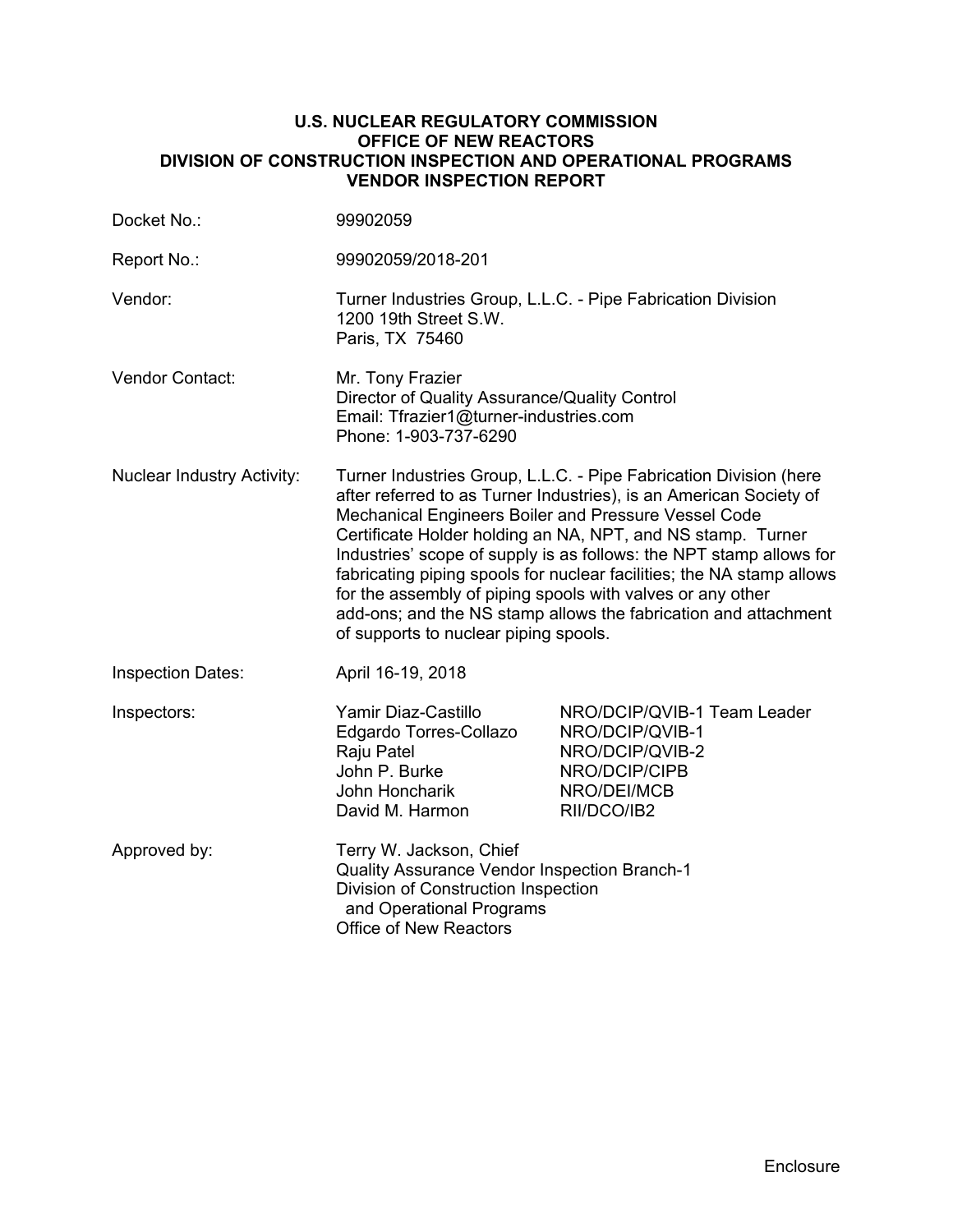## **EXECUTIVE SUMMARY**

#### Turner Industries Group, L.L.C. - Pipe Fabrication Division 99902059/2018-201

The U.S. Nuclear Regulatory Commission (NRC) staff conducted a vendor inspection at the Turner Industries Group, L.L.C. - Pipe Fabrication Division's (here after referred to as Turner Industries), facility in Paris, TX, to verify that it had implemented an adequate quality assurance (QA) program that complies with the requirements of Appendix B, "Quality Assurance Criteria for Nuclear Power Plants and Fuel Reprocessing Plants," to Title 10 of the Code of Federal Regulations (10 CFR) Part 50, "Domestic Licensing of Production and Utilization Facilities." In addition, the NRC inspection also verified that Turner Industries implemented a program under 10 CFR Part 21, "Reporting of Defects and Noncompliance." Furthermore, the NRC inspection team verified that Turner Industries had implemented a program in accordance with the applicable requirements of Subsection NCA, "General Requirements for Division 1 and Division 2," of Section III, "Rules for Construction of Nuclear Facility Components," Subsection NB, "Class 1 Components," Subsection NC, "Class 2 Components," and Subsection ND, "Class 3 Components," of Section III, Section V, "Nondestructive Examination," and Section IX, "Welding and Brazing Qualification," of the American Society of Mechanical Engineers Boiler and Pressure Vessel Code, 1998 Edition, 2000 Addenda, and the American Society for Nondestructive Testing SNT-TC-1A, "Personnel Qualification and Certification in Nondestructive Testing."

This technically-focused inspection specifically evaluated Turner Industries' implementation of the quality activities associated with the design and fabrication of the piping subassemblies for the Westinghouse Electric Company AP1000 reactor design. Specific activities observed by the NRC inspection team included:

- Cold pipe bending, visual inspection (VT), and ultrasonic testing (UT) thickness measurement of a piping spool for the Passive Containment Cooling System (PCS) for Vogtle Electric Generating Plant (here after referred to as Vogtle) Unit 3
- Final cleaning and final inspection of a piping spool for the PCS for Vogtle Unit 4
- Marking, tagging, and shipment preparation for eight piping sub-assemblies for Vogtle Units 3 and 4
- Fit-up and fit-up inspection, welding of stainless steel, VT and liquid penetrant inspection of a pipe to valve butt weld for the Passive Core Cooling System (PXS) Vogtle Unit 4
- Welding of a stainless steel socket weld for a piping spool for the PXS for Vogtle Unit 4
- Corrective Action Program Condition Action Reports' Screening Meeting

In addition to observing these activities, the NRC inspection team verified that measuring and test equipment (M&TE) was properly identified, marked, calibrated, and used within its calibrated range.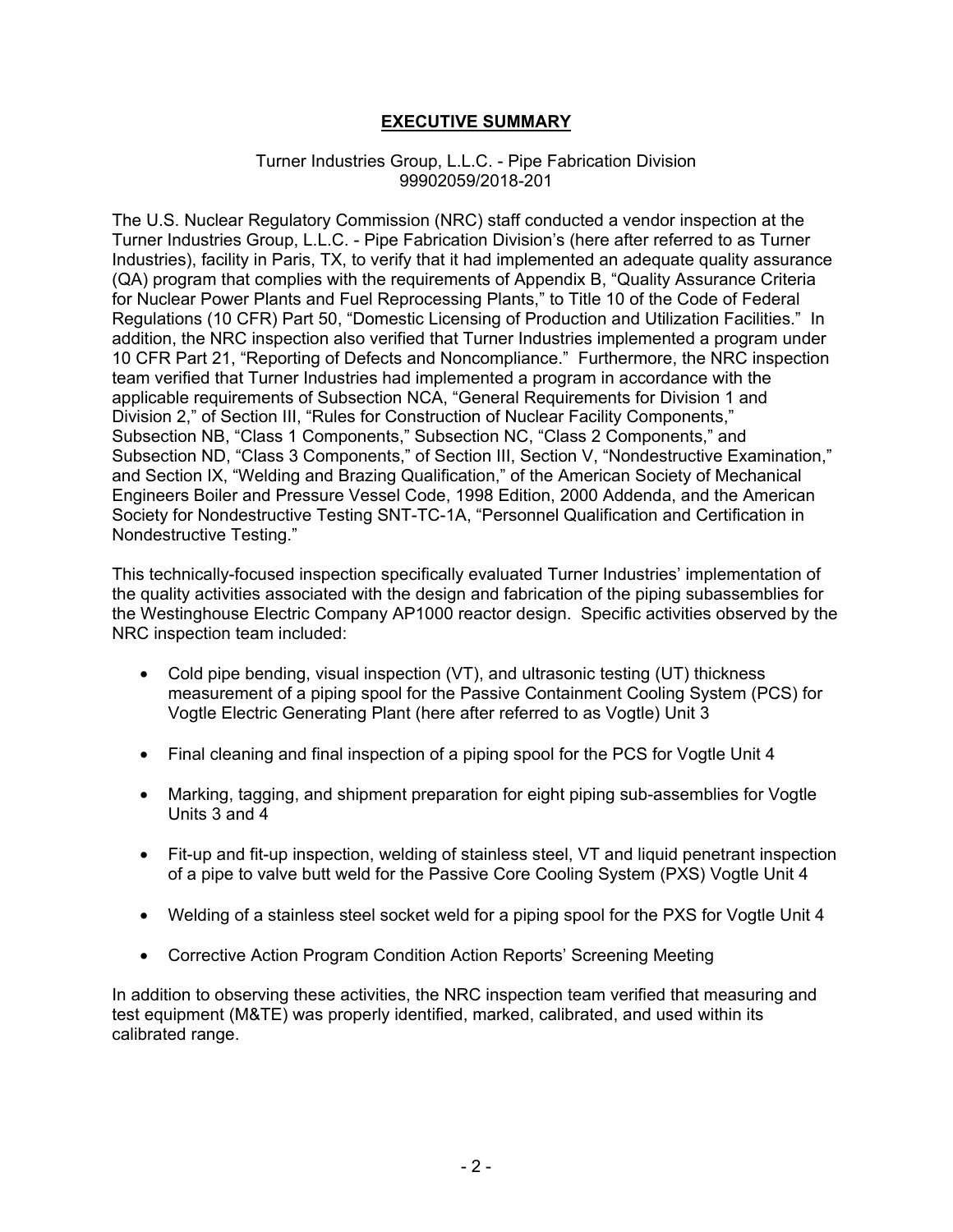These regulations served as the bases for the NRC inspection:

- Appendix B to 10 CFR Part 50
- 10 CFR Part 21

During the course of this inspection, the NRC inspection team implemented Inspection Procedure (IP) 36100, "Inspection of 10 CFR Part 21 and Programs for Reporting Defects and Noncompliance," dated February 13, 2012; IP 43002, "Routine Inspections of Nuclear Vendors," dated January 27, 2017; and IP 43004, "Inspection of Commercial-Grade Dedication Programs," dated January 27, 2017.

The NRC inspection team determined that Turner Industries established appropriate programs for training and qualification; 10 CFR Part 21; design control; commercial-grade dedication; procurement document control; control of equipment, materials, and services; identification and control of materials, parts, and components; control of special processes; inspection; control of M&TE; handling, storage, and shipping; nonconforming material, parts, or components; corrective action; and internal audits in accordance with the applicable regulatory requirements of Appendix B to 10 CFR Part 50. Based on the limited sample of documents reviewed and activities observed, the NRC inspection team also determined that Turner Industries is implementing its policies and procedures associated with these programs. No findings of significance were identified.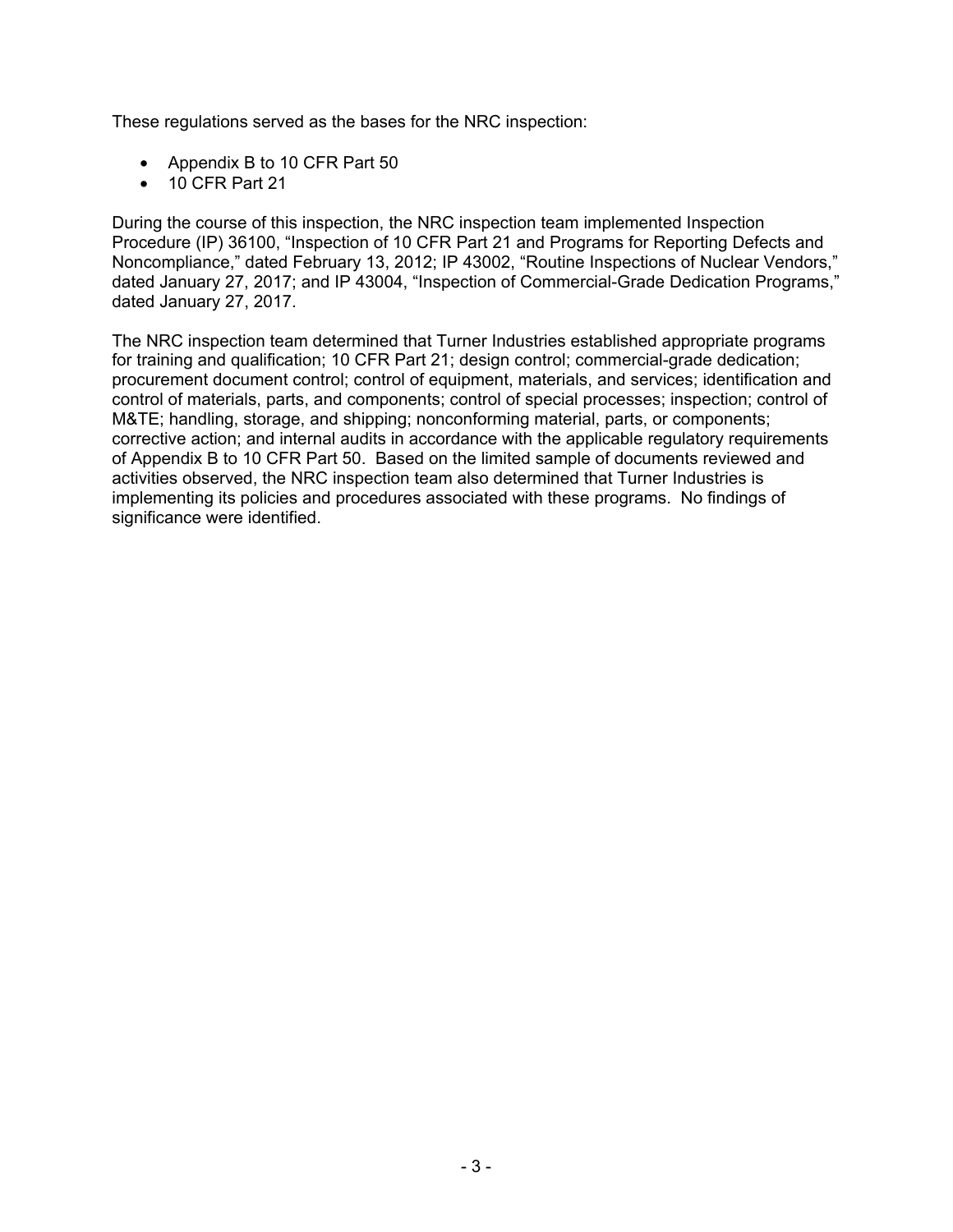## **REPORT DETAILS**

### 1. 10 CFR Part 21 Program

#### a. Inspection Scope

The NRC inspection team reviewed Turner Industries policies and implementing procedures that govern Turner Industries' 10 CFR Part 21, "Reporting of Defects and Noncompliance," program to verify compliance with the regulatory requirements. In addition, the NRC inspection team evaluated the 10 CFR Part 21 postings and a sample of Turner Industries' purchase orders (PO) for compliance with the requirements of 10 CFR 21.21, "Notification of Failure to Comply or Existence of a Defect and its Evaluation," and 10 CFR 21.31, "Procurement Documents." The NRC inspection team also verified that Turner Industries' nonconformance and corrective action procedures provide a link to the 10 CFR Part 21 program.

At the time of the inspection, Turner Industries had not performed any evaluations under 10 CFR Part 21.

The NRC inspection team also discussed the 10 CFR Part 21 program with Turner Industries' management and technical staff. The attachment to this inspection report lists the documents reviewed by the NRC inspection team.

b. Observations and Findings

No findings of significance were identified.

c. Conclusion

The NRC inspection team concluded that Turner Industries established its 10 CFR Part 21 program in accordance with the regulatory requirements of 10 CFR Part 21. Based on the limited sample of documents reviewed, the NRC inspection team also determined that Turner Industries is implementing its policies and procedures associated with the 10 CFR Part 21 program. No findings of significance were identified.

#### 2. Design Control and Commercial-Grade Dedication

#### a. Inspection Scope

The NRC inspection team reviewed Turner Industries' policies and implementing procedures that govern the design control and commercial-grade dedication programs to verify compliance with the regulatory requirements of Criterion III, "Design Control," of Appendix B, "Quality Assurance Criteria for Nuclear Power Plants and Fuel Reprocessing Plants," to 10 CFR Part 50, "Domestic Licensing of Production and Utilization Facilities."

The NRC inspection team reviewed a sample of design specifications, shop drawings, shop travelers, and request for information (RFIs) to verify that relevant technical requirements associated with fabrication of the pipe sub-assemblies for the AP1000 reactor design had been correctly translated from the design documents into procurement specifications and fabrication packages.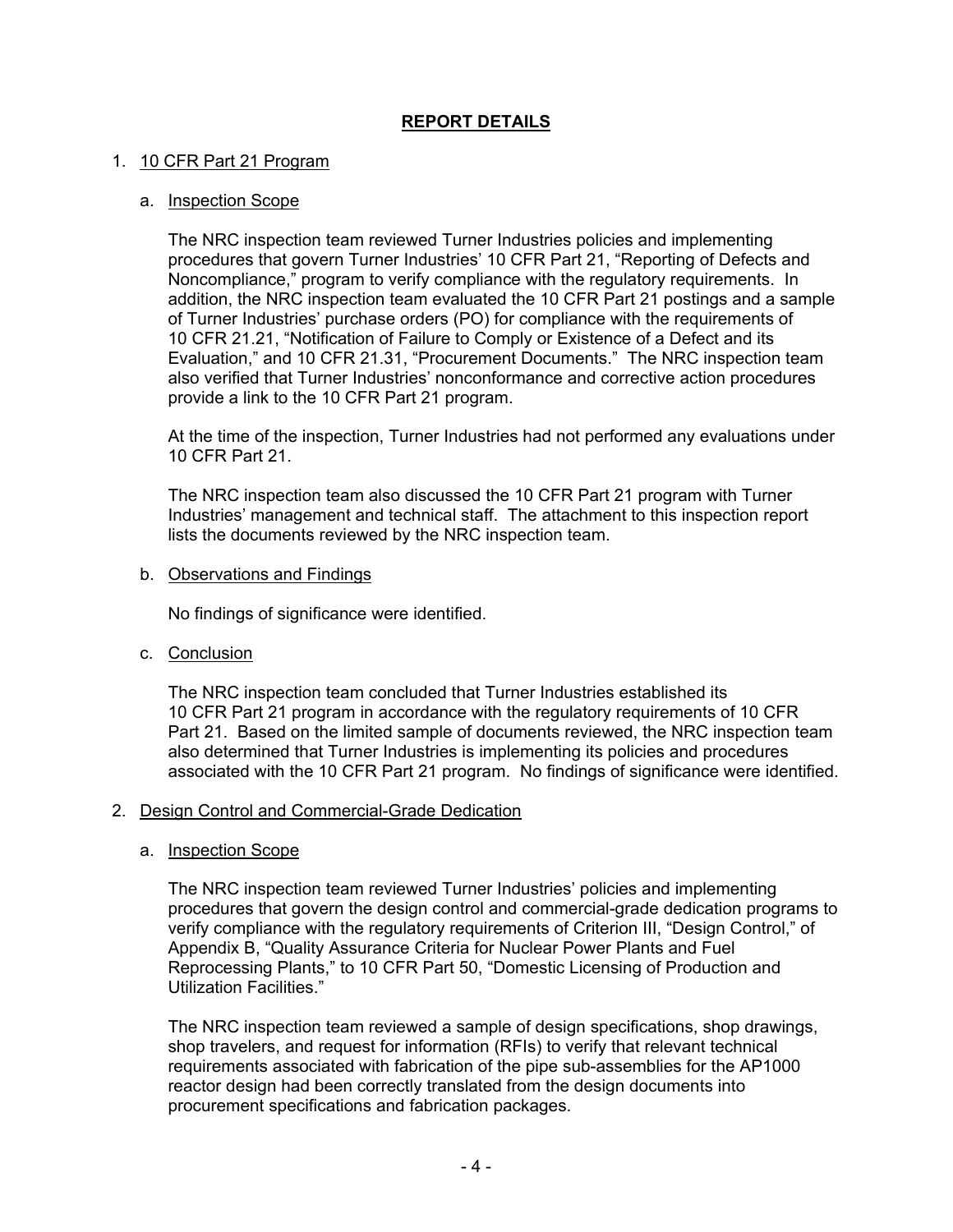The NRC inspection team verified that shop drawings prepared by Turner Industries for fabrication of the pipe subassemblies were consistent with the engineering drawings, construction specifications, and quality assurance (QA) requirements, including any relevant Engineering and Design Coordination Reports (E&DCRs). The NRC inspection team also confirmed that any inconsistencies or errors on the engineering drawings identified by Turner Industries' engineering staff were addressed through the RFI process and any design changes were adequately documented using the E&DCR process.

In addition, the NRC inspection team reviewed Turner Industries' program for the dedication of commercial-grade items for use in safety-related applications to verify its compliance with the applicable regulatory requirements. This assessment included a review of the policies and procedures governing the implementation of commercial-grade dedication (CGD) activities, interviews with Turner Industries' personnel, and review of related documentation. Specifically, for the CGD of the vacuum annealing process, the NRC inspection team evaluated the criteria for the identification of item functions, credible failure mechanisms/modes, selection of critical characteristics and acceptance criteria, and the identification of methods to verify effective implementation of Turner Industries' dedication process.

The NRC inspection team also discussed the design control and commercial-grade dedication programs with Turner Industries' management and technical staff. The attachment to this inspection report lists the documents reviewed by the NRC inspection team.

b. Observations and Findings

No findings of significance were identified.

c. Conclusion

The NRC inspection team concluded that Turner Industries established its design control and commercial-grade dedication programs in accordance with the regulatory requirements of Criterion III of Appendix B to 10 CFR Part 50. Based on the limited sample of documents reviewed, the NRC inspection team also determined that Turner Industries is implementing its policies and procedures associated with the design control and commercial-grade dedication programs. No findings of significance were identified.

### 3. Supplier Oversight and Internal Audits

#### a. Inspection Scope

The NRC inspection team reviewed Turner Industries' policies and implementing procedures that govern the implementation of its supplier oversight and internal audits programs to verify compliance with the requirements of Criterion IV, "Procurement Document Control;" Criterion VII, "Control of Purchased Material, Equipment, and Services;" and Criterion XVIII, "Internal Audits," of Appendix B to 10 CFR Part 50.

For the sample of POs reviewed, the NRC inspection team verified the POs included, as appropriate, the applicable technical and quality requirements. In addition, the NRC inspection team verified that for the sample of receipt inspection records reviewed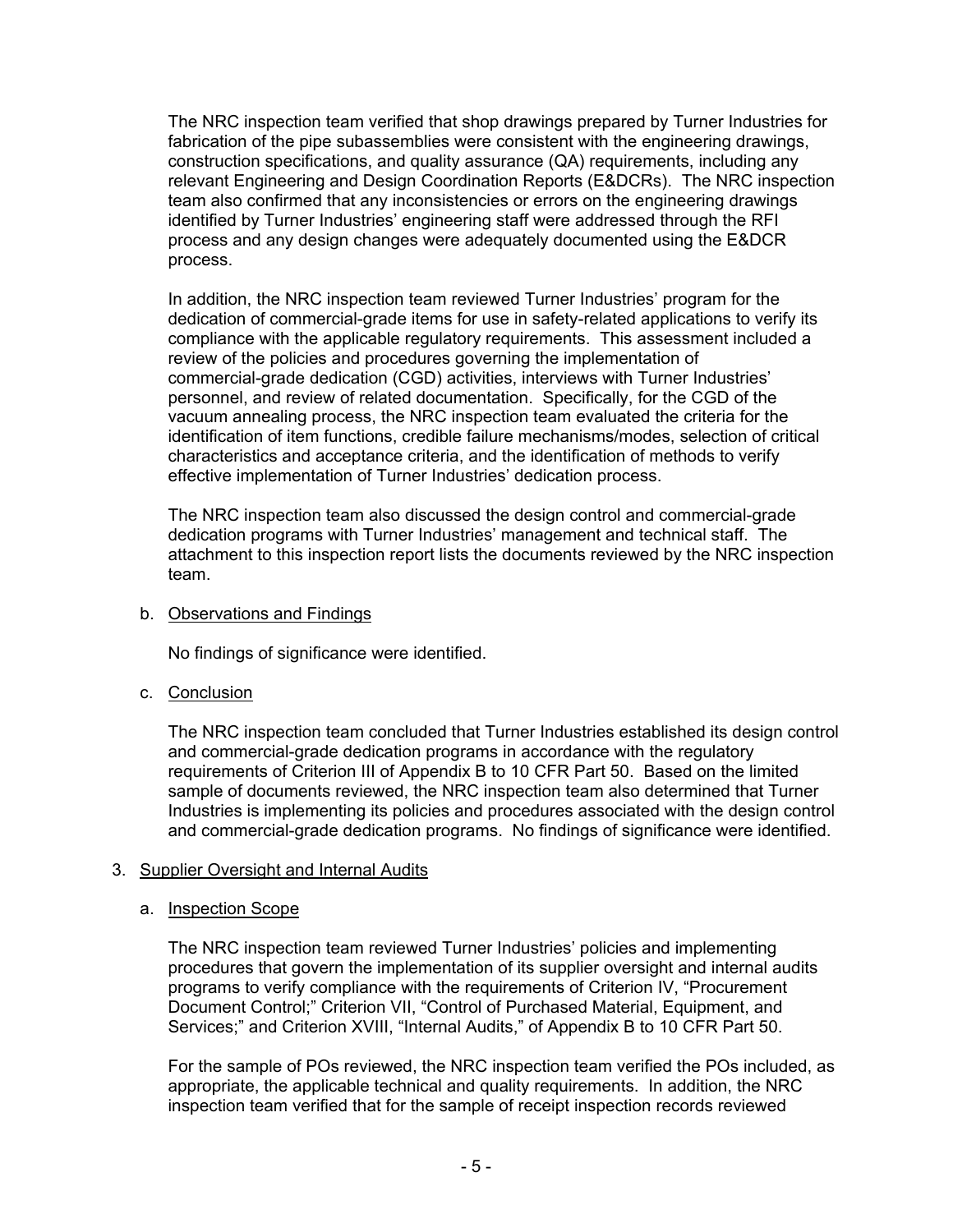(e.g., receipt inspection reports, Certificates of Conformance, Certificate of Calibration, and Certified Material Test Reports (CMTRs)), these records were (1) reviewed by Turner Industries for compliance with the requirements of the POs, and (2) the records contained the applicable technical and regulatory information. For the sample of external and internal audits reviewed, the NRC inspection team verified the audit reports included an audit plan, any findings identified, adequate documented objective evidence of compliance with the applicable requirements, and a review by Turner Industries' responsible management. In addition, the NRC inspection team also verified the external and internal audits were performed by qualified auditors and, in the case of the internal audits, these audits were performed by personnel not having direct responsibilities in the areas being audited. Furthermore, the NRC inspection team reviewed a sample of training and qualification records of Turner Industries' lead auditors, auditors, and technical specialists to confirm that auditing personnel and technical specialists had completed all the required training and had maintained the applicable qualification and certification in accordance with Turner Industries' policies and procedures.

The NRC inspection team also discussed the supplier oversight and internal audits programs with Turner Industries' management and technical staff. The attachment to this inspection report lists the documents reviewed by the NRC inspection team.

### b. Observations and Findings

No findings of significance were identified.

c. Conclusion

The NRC inspection team concluded that Turner Industries established its supplier oversight and internal audits programs in accordance with the regulatory requirements of Criterion IV, Criterion VII, and Criterion XVIII of Appendix B to 10 CFR Part 50. Based on the limited sample of documents reviewed, the NRC inspection team also determined that Turner Industries is implementing its policies and procedures associated with the supplier oversight and internal audits programs. No findings of significance were identified.

### 4. Material Traceability

#### a. Inspection Scope

The NRC inspection team reviewed Turner Industries' policies and implementing procedures that govern the material traceability program to verify compliance with the regulatory requirements of Criterion VIII, "Identification and Control of Material, Parts, and Components," of Appendix B to 10 CFR Part 50.

The NRC inspection team performed a walk-through of Turner Industries' fabrication areas and verified that raw materials, parts, and instruments used for safety-related nuclear work were marked with a heat or sketch number to maintain traceability of the materials during the fabrication process. The NRC inspection team verified the material was traceable to a Turner Industries' PO and/or a vendor CMTR.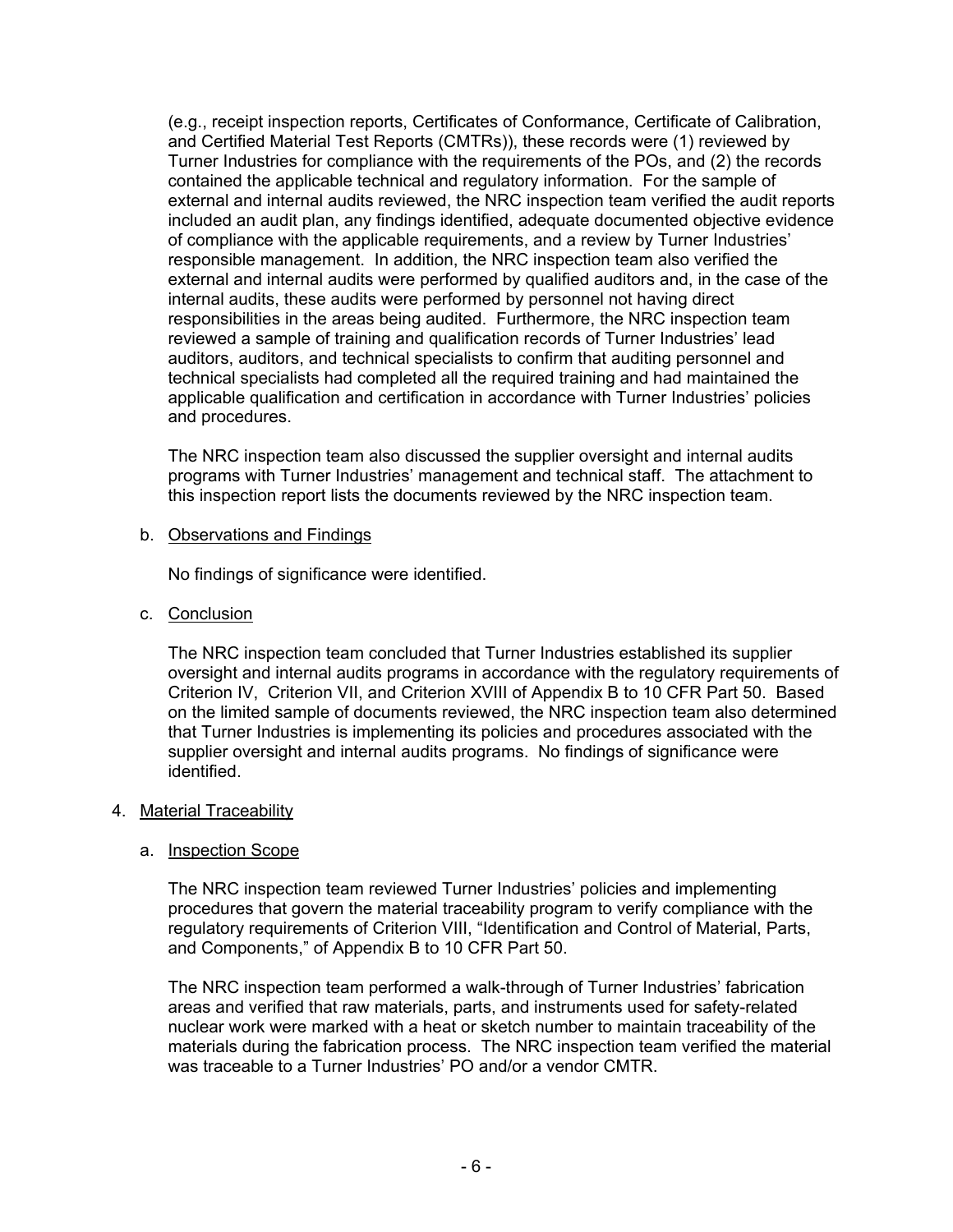The NRC inspection team also discussed the material traceability program with Turner Industries' management and technical staff. The attachment to this inspection report lists the documents reviewed by the NRC inspection team.

### b. Observation and Findings

No findings of significance were identified.

c. Conclusion

The NRC inspection team concluded that Turner Industries established its material traceability program in accordance with the regulatory requirements of Criterion VIII of Appendix B to 10 CFR Part 50. Based on the limited sample of documents reviewed, the NRC inspection team also determined that Turner Industries is implementing its policies and procedures associated with the material traceability program. No findings of significance were identified.

### 5. Manufacturing Control

### a. Inspection Scope

The NRC inspection team reviewed Turner Industries' policies and implementing procedures that govern the control of special processes to verify compliance with the regulatory requirements of:

- Criterion IX, "Control of Special Processes," of Appendix B to 10 CFR Part 50
- Subsection NCA, "General Requirements for Division 1 and Division 2," of Section III, "Rules for Construction of Nuclear Facility Components" of the American Society of Mechanical Engineers (ASME) Boiler and Pressure Vessel (B&PV) Code, 1998 Edition, 2000 Addenda
- Subsections NB, "Class 1 Components," NC, "Class 2 Components," and ND, "Class 3 Components," of Section III Section V, "Nondestructive Examination," of the ASME B&PV Code, 1998 Edition, 2000 Addenda
- Section IX, "Welding and Brazing Qualification," of the ASME B&PV Code, 1998 Edition, 2000 Addenda
- American Society for Nondestructive Testing (ASNT) SNT-TC-1A, "Personnel Qualification and Certification in Nondestructive Testing."

For welding activities, the NRC inspection team reviewed shop travelers, weld procedure specifications (WPS), and supporting procedure qualification records (PQRs). The NRC inspection team reviewed the processes for controlling weld filler metal and cleanliness of piping components to applicable procedures and design specifications.

For non-destructive examination activities (NDE), the NRC inspection team reviewed Visual Examination (VT), liquid penetrant testing (PT), Magnetic Particle (MT), Radiographic (RT) procedures, and Level II and Level III inspector qualifications.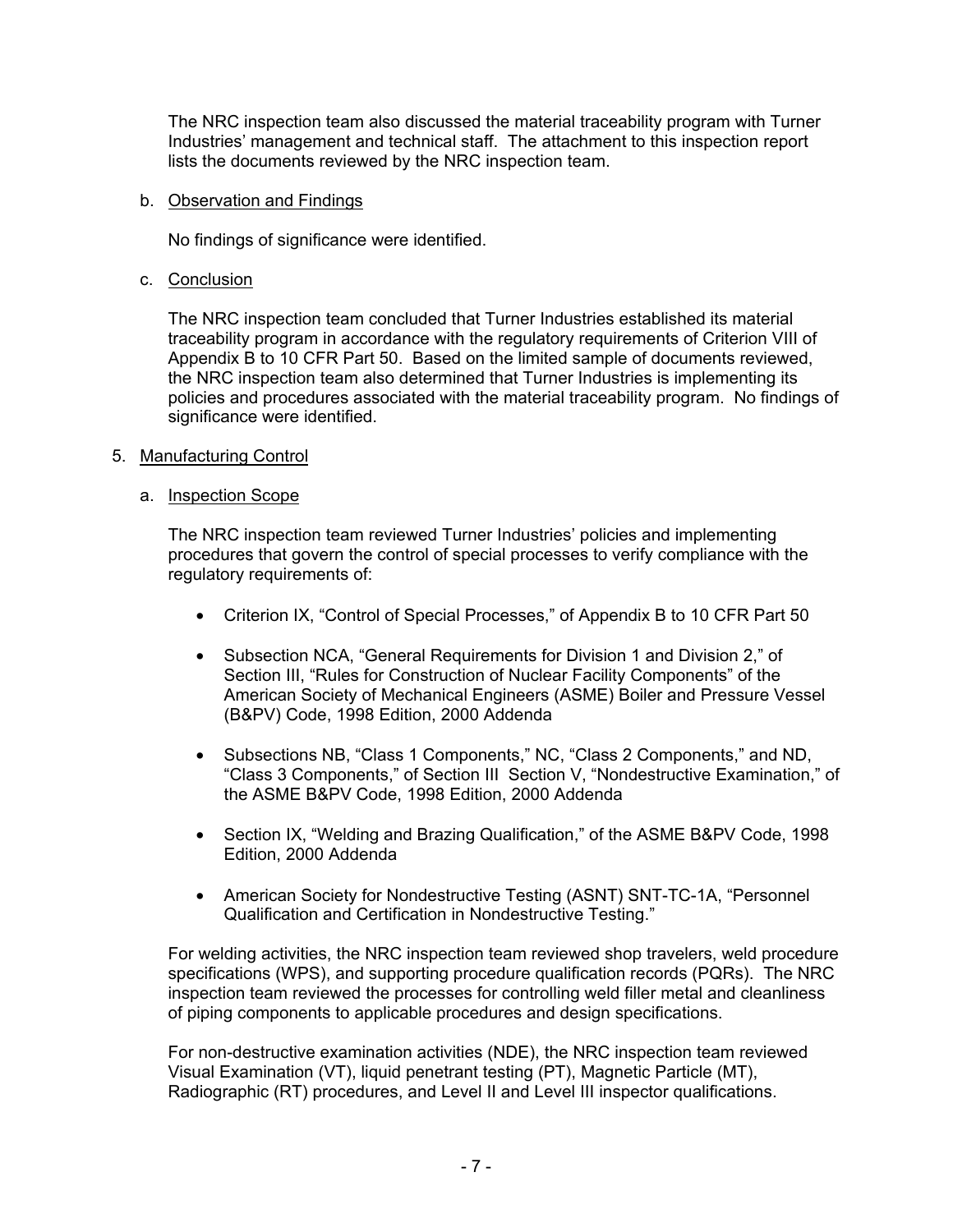The NRC inspection team witnessed manual Gas Tungsten Arc Welding (GTAW) on a 1-inch stainless steel valve to pipe butt weld for Vogtle Generating Plant (here after referred to as Vogtle) Unit 4 and on a 1-inch stainless steel piping socket weld for Vogtle Unit 4. The NRC inspection team verified the WPS, "P-8-GT-1," Revision 9, was qualified in accordance with the requirements of Sections III and IX of the ASME B&PV Code and the PQRs. The NRC inspection team verified the PQRs met the requirements of Section IX of the ASME B&PV Code. The NRC inspection team also observed appropriate cleaning during welding was performed in accordance with applicable Turner Industries' procedures.

The NRC inspection team verified the applicable welding data; such as weld material and heat/lot number, WPS, inspection procedures used, and the final inspection results were recorded in accordance with the applicable Turner Industries procedures and instructions. The welding data was recorded on the associated weld record for each weld joint along with the applicable NDE results.

The NRC inspection team also observed the weld material storage and verified that weld material was adequately controlled in accordance with Turner Industries procedures and within the requirements of the applicable filler metal specification and of Section III of the ASME B&PV Code. The NRC inspection team verified that weld material was controlled at all times until its consumption.

The NRC inspection team witnessed the following:

- VT inspection and PT inspection of Welds 2, 3 and 4 on Shop Traveler No. SV4-PXS-PLW-52D-1A, Sketch 88 for Vogtle Unit 4
- UT thickness measurement on Shop Traveler No. SV3-PCS-PLW-838-1, Sketch 23 for Vogtle Unit 3
- Fit-up inspection of pipe-to-valve weld on Shop Traveler No. SV4-PXS-PLW-52D-1A, Sketch 88 for Vogtle Unit 4

The NRC inspection team verified the examinations were performed by qualified personnel and qualified procedures in accordance with the requirements of Section III of the ASME B&PV Code. The NRC inspection team also verified the examinations were performed by qualified personnel and qualified procedures in accordance with the requirements of Sections III and V of the ASME B&PV Code, and ASNT SNT-TC-1A.

The NRC inspection team reviewed the associated welder qualification records and confirmed the welders had completed the required training and had maintained their qualifications in accordance with Turner Industries procedures. The NRC inspection team also verified the applicable procedure for welder qualification meets the applicable requirements of Sections III and IX of the ASME B&PV Code.

The NRC inspection team reviewed Turner Industries' procedures for VT, PT, MT and RT inspections, and verified they were consistent with the applicable ASME B&PV Code requirements. The NRC inspection team also reviewed the Level III non-destructive examiner and Level II non-destructive inspector qualification records and confirmed they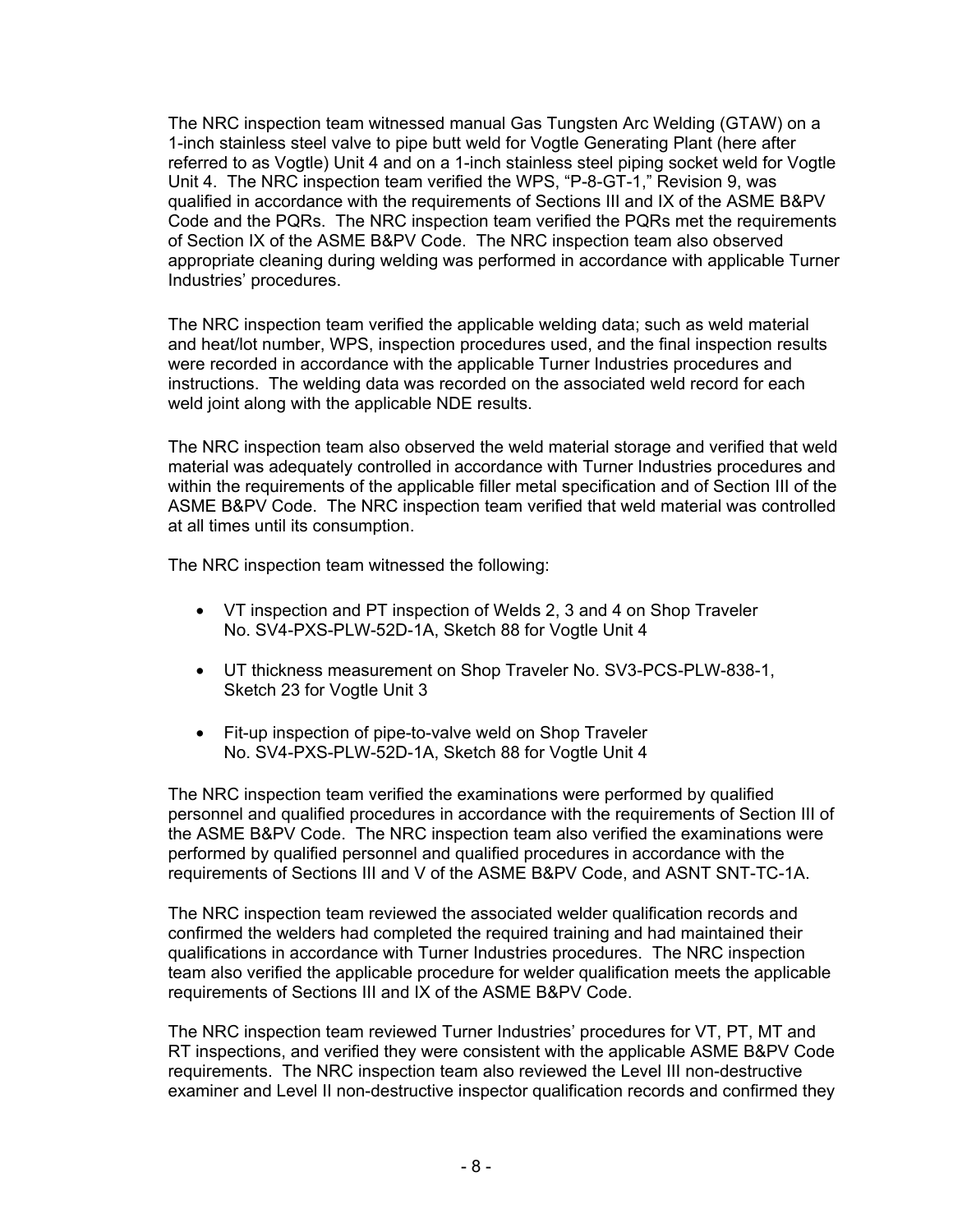were qualified in accordance with the requirements in ASNT SNT-TC-1A and had sufficient training and previous inspection experience.

The NRC inspection team also discussed the manufacturing control program with Turner Industries' management and technical staff. The attachment to this inspection report lists the documents reviewed by the NRC inspection team.

#### b. Observation and Findings

No findings of significance were identified.

#### c. Conclusion

The NRC inspection team concluded that Turner Industries established its manufacturing control program in accordance with the regulatory requirements of Criterion IX of Appendix B to 10 CFR Part 50. Based on the limited sample of documents reviewed, the NRC inspection team also determined that Turner Industries is implementing its policies and procedures associated with the manufacturing control program. No findings of significance were identified.

### 6. Inspection

#### a. **Inspection Scope**

The NRC inspection team reviewed Turner Industries' policies and implementing procedures that govern the inspection program to verify compliance with the regulatory requirements of Criterion X, "Inspection," of Appendix B to 10 CFR Part 50.

The NRC inspection team verified that Turner Industries' procedures for inspection activities provided measures for the generation of inspection documents, such as shop travelers, instructions, or other appropriate means. For a sample of shop travelers and as-built drawings, the NRC inspection team verified these documents included the appropriate information as required by Turner Industries' procedures such as the heat numbers, welding material, welding procedures, inspection date, results of examination, and the initials/signature of the Quality Control (QC) inspector. The NRC inspection team also verified that mandatory hold points were indicated and that work did not proceed without appropriate approval.

The NRC inspection team verified that inspections are performed by qualified persons other than those who performed or directly supervise the work being inspected and the documents included appropriate information as required by Turner Industries' procedures such as inspection date, observations, results of examinations and tests, and the appropriate signature and/or initials of the QC inspector. The NRC inspection team verified the inspections were performed by qualified personnel and followed approved policies and procedures, and specific part numbers and heat numbers were traceable to the raw material purchased or supplied from the suppliers and maintained throughout the production process.

The NRC inspection team also discussed the inspection program with Turner Industries' management and technical staff. The attachment to this inspection report lists the documents reviewed by the NRC inspection team.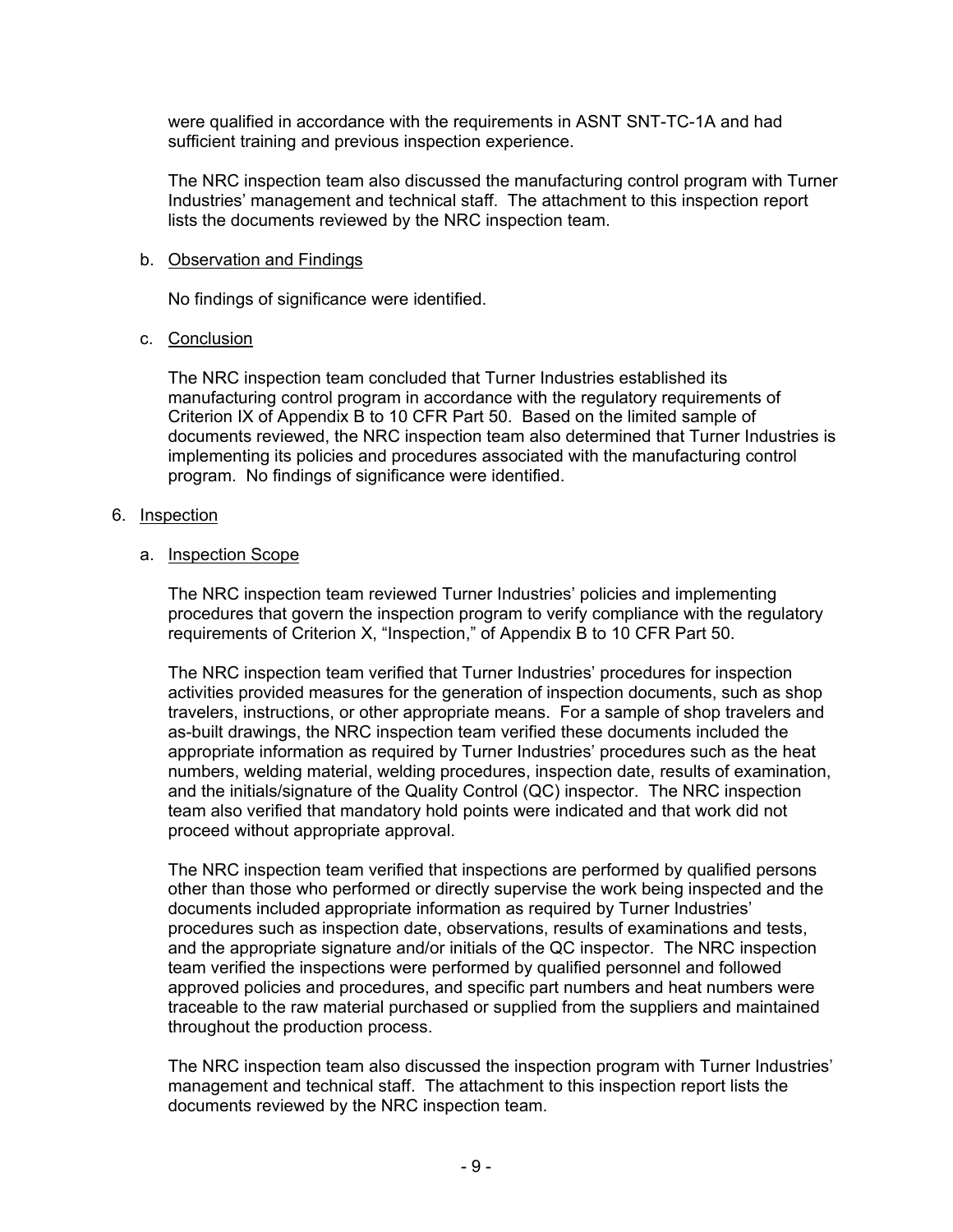### b. Observation and Findings

No findings of significance were identified.

### c. Conclusion

The NRC inspection team concluded that Turner Industries established its inspection program in accordance with the regulatory requirements of Criterion X of Appendix B to 10 CFR Part 50. Based on the limited sample of documents reviewed, the NRC inspection team also determined that Turner Industries is implementing its policies and procedures associated with the material traceability program. No findings of significance were identified.

### 7. Control of Measuring and Test Equipment

### a. Inspection Scope

The NRC inspection team reviewed Turner Industries' policies and implementing procedures that govern the measuring and test equipment (M&TE) program to verify compliance with the requirements of Criterion XII, "Control of Measuring and Test Equipment," of Appendix B to 10 CFR Part 50.

For a sample of M&TE used in some of the activities observed, the NRC inspection team determined the M&TE had the appropriate calibration stickers and current calibration dates, including the calibration due date. The NRC inspection team also verified the M&TE had been calibrated, adjusted, and maintained at prescribed intervals prior to use. In addition, the calibration records reviewed by the NRC inspection team indicated the as-found or as-left conditions, accuracy required, calibration results, calibration dates, and the due date for recalibration. The NRC inspection team also verified the M&TE was being stored adequately to maintain control and accuracy.

The NRC inspection team also discussed the M&TE program with Turner Industries' management and technical staff. The attachment to this inspection report lists the documents reviewed by the NRC inspection team.

#### b. Observations and Findings

No findings of significance were identified.

#### c. Conclusion

The NRC inspection team concluded that Turner Industries established its M&TE program in accordance with the regulatory requirements of Criterion XII of Appendix B to 10 CFR Part 50. Based on the limited sample of documents reviewed, the NRC inspection team also determined that Turner Industries is implementing its policies and procedures associated with the M&TE program. No findings of significance were identified.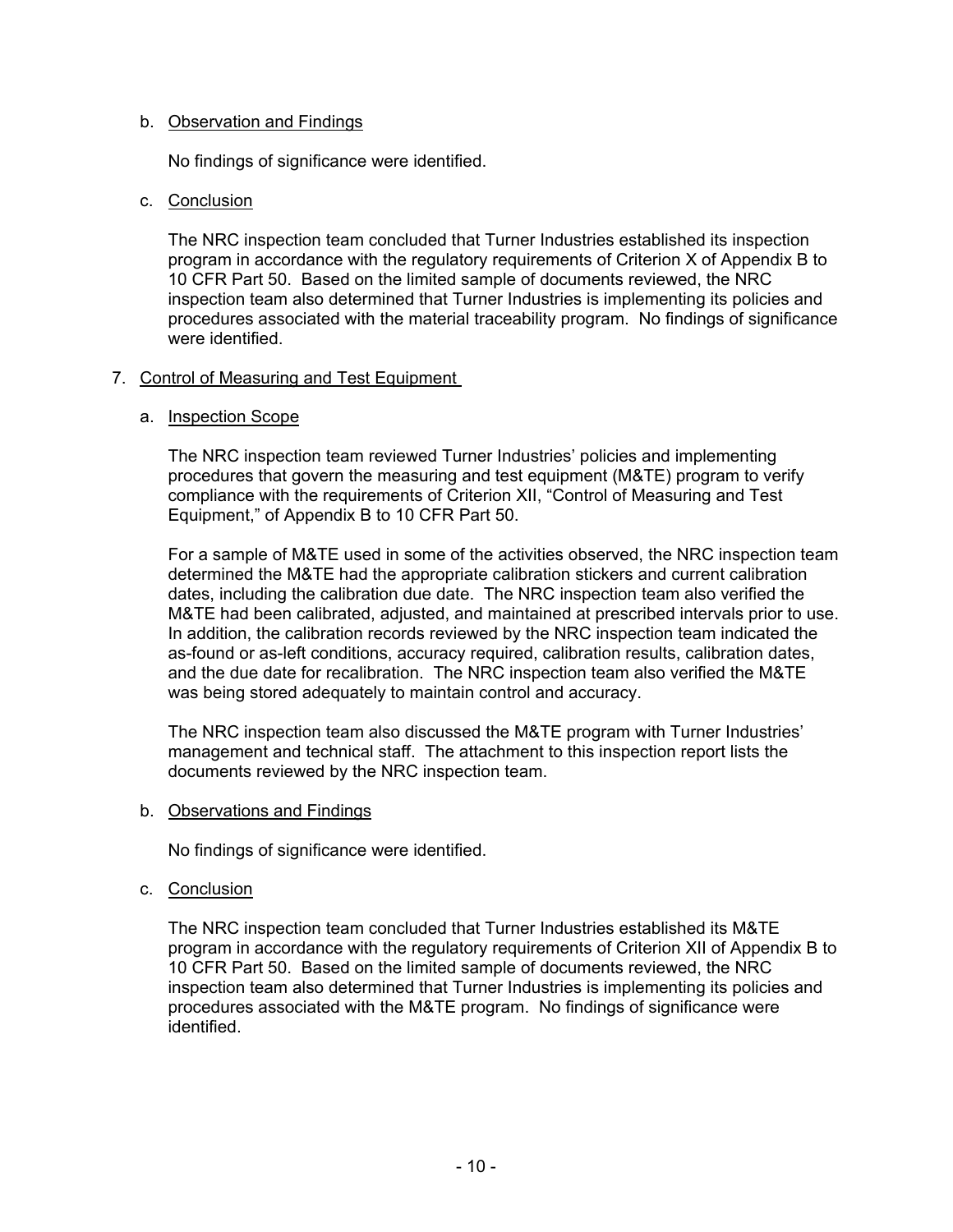### 8. Handling, Storage, and Shipping

#### a. Inspection Scope

The NRC inspection team reviewed Turner Industries' policies and implementing procedures that govern the handling, storage, and shipping program to verify compliance with the regulatory requirements of Criterion XIII, "Handling, Storage, and Shipping," of Appendix B to 10 CFR Part 50.

The NRC inspection team performed a walk-through of Turner Industries' fabrication facility, observed the storage of pipe sub-assemblies, weld materials, in-process and finished pipe sub-assemblies to verify that materials, parts, and components were either marked with a part number, material specification, heat number/heat code, or serial number and had shop travelers identifying their fabrication process status. The NRC inspection team observed that all tools, wire brushes, gages and equipment for handling, and storage devices were of stainless steel marked with red color to prevent stainless steel from contamination with carbon steel. The finished pipe sub-assemblies were protected from dust, grease or other contamination by having their ends covered with plastic covers and valves wrapped in plastic.

In addition, the NRC inspection team reviewed Turner Industries' handling equipment maintenance program and verified the jib cranes used for handling safety-related pipe sub-assemblies were verified daily and quarterly maintained to assure they were in good working conditions and safe to operate. Furthermore, the NRC inspection team performed a walk-through of Turner Industries' QA records storage room and verified that it meets the 2-hour fire-proof requirement, is equipped with a fire sprinkler system and its environment is being monitored and recorded daily using calibrated equipment.

The NRC inspection team also discussed the handling, storage, and shipping program with Turner Industries' management and technical staff. The attachment to this inspection report lists the documents reviewed by the NRC inspection team.

#### b. Observation and Findings

No findings of significance were identified.

### c. Conclusion

The NRC inspection team concluded that Turner Industries established its handling, storage, and shipping program in accordance with the regulatory requirements of Criterion XIII of Appendix B to 10 CFR Part 50. Based on the limited sample of documents reviewed, the NRC inspection team also determined that Turner Industries is implementing its policies and procedures associated with the handling, storage, and shipping program. No findings of significance were identified.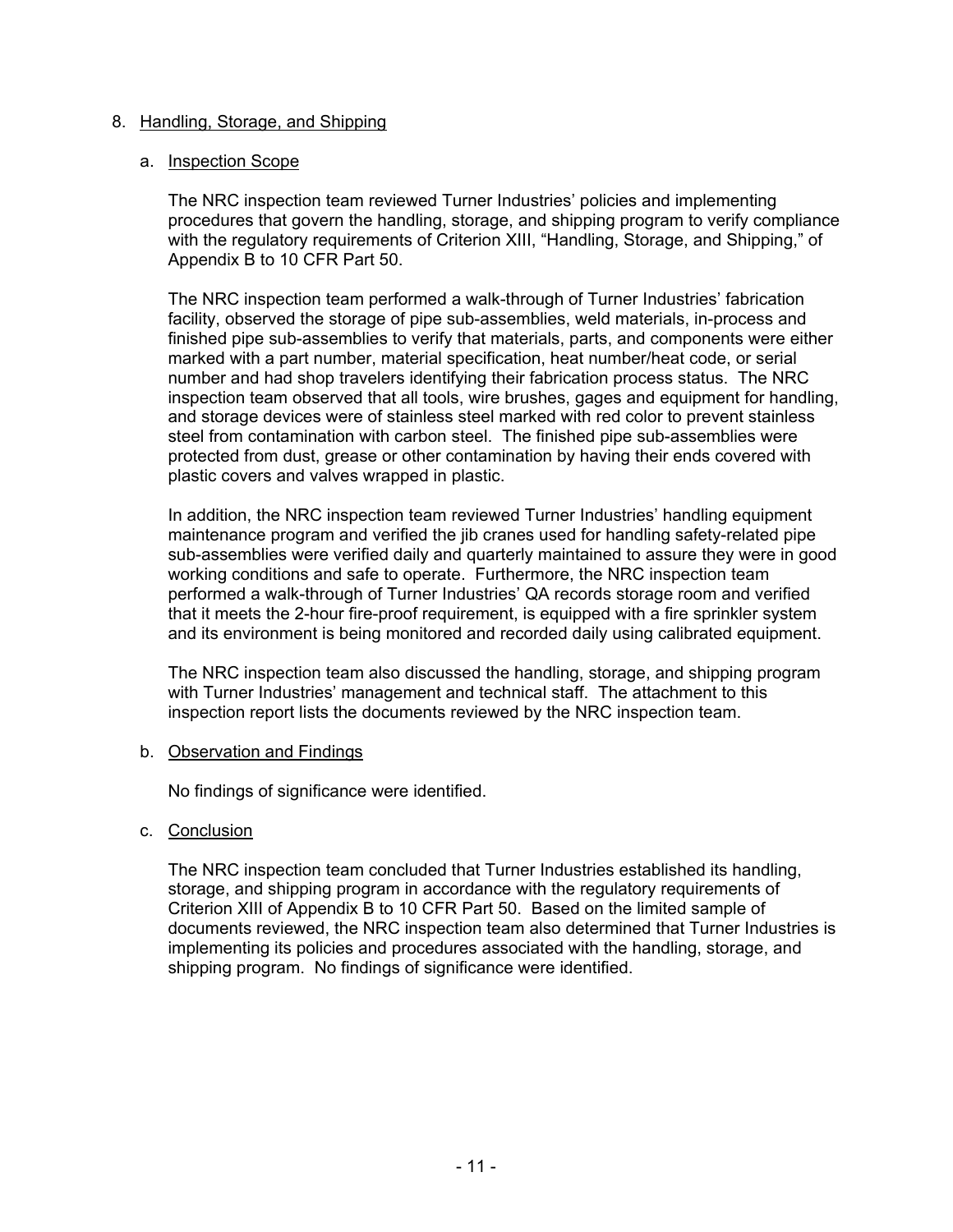### 9. Nonconforming Materials, Parts, or Components and Corrective Action

#### a. Inspection Scope

The NRC inspection team reviewed Turner Industries' policies and implementing procedures that govern the nonconformances and corrective action programs to verify compliance with the requirements of Criterion XV, "Nonconforming Materials, Parts, or Components," and Criterion XVI, "Corrective Action," of Appendix B to 10 CFR Part 50.

The NRC inspection team reviewed a sample of nonconformance reports (NCRs) to verify that Turner Industries: (1) dispositioned the NCRs in accordance with the applicable procedures, (2) documented an appropriate technical justification for various dispositions, and (3) took adequate corrective action with regard to the nonconforming items. For NCRs that were dispositioned use-as-is, the NRC inspection team confirmed the technical justifications were documented to verify the acceptability of the nonconforming item. The NRC inspection team also verified that NCRs provide a link to the 10 CFR Part 21 program.

The NRC inspection team also reviewed a sample of corrective action reports (CARs) to ensure that conditions adverse to quality were promptly identified and corrected. The NRC inspection team verified the CARs provided: (1) adequate documentation and description of conditions adverse to quality, (2) an appropriate analysis of the cause of these conditions and the corrective actions taken to prevent recurrence, as applicable, (3) direction for review and approval by the responsible authority, (4) a description of the current status of the corrective actions, and (5) the follow-up actions taken to verify timely and effective implementation of the corrective actions. In addition, the NRC inspection team verified that Turner Industries' CARs provide a link to the 10 CFR Part 21 program.

In addition, the NRC inspection team observed a CARs screening meeting. This meeting is conducted once or twice per week, depending on the number of CARs generated. During the meeting, CARs are assigned an owner, quality classification, a significance level, and analysis method. Potential Part 21 applicability is assessed during the meeting.

The NRC inspection team also discussed the nonconforming materials, parts, or components and corrective action programs with Turner Industries' management and technical staff. The attachment to this inspection report lists the documents reviewed by the NRC inspection team.

#### b. Observations and Findings

No findings of significance were identified.

### c. Conclusion

The NRC inspection team concluded that Turner Industries established its nonconforming materials, parts, or components and corrective action programs in accordance with the regulatory requirements of Criterion XV and Criterion XVI of Appendix B to 10 CFR Part 50. Based on the limited sample of documents reviewed, the NRC inspection team also determined that Turner Industries is implementing its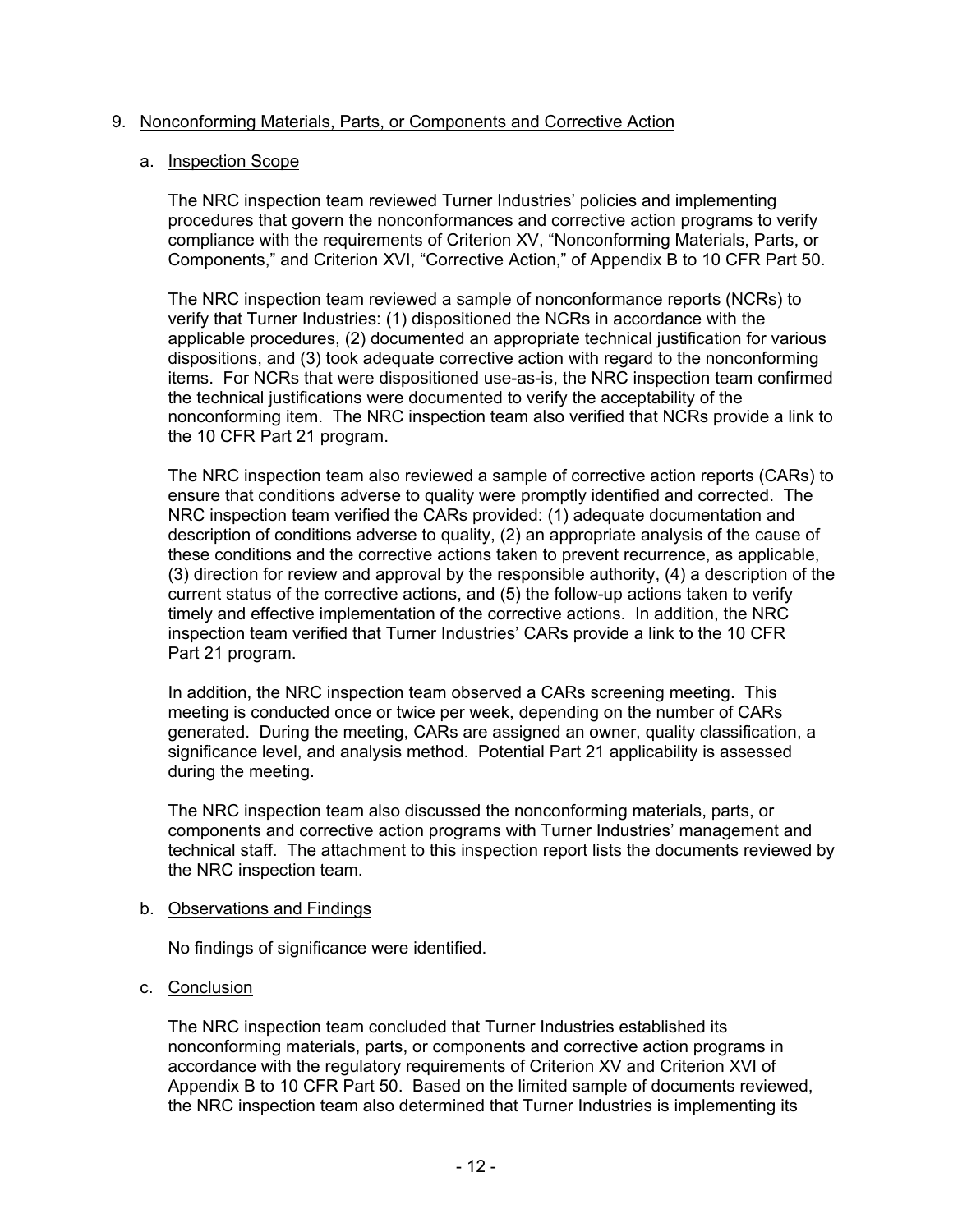policies and procedures associated with the nonconformance and corrective action programs. No findings of significance were identified.

### 10. Entrance and Exit Meetings

On April 16, 2018, the NRC inspection team discussed the scope of the inspection with Mr. Warren E. Landry, Executive Vice President/General Manager, and other members of Turner Industries' management and technical staff. On April 19, 2018, the NRC inspection team presented the inspection results and observations during an exit meeting with Mr. Chris Bailey, Vice President/Plant Manager and other members of Turner Industries' management and technical staff. The attachment to this report lists the attendees of the entrance and exit meetings, as well as those individuals whom the NRC inspection team interviewed.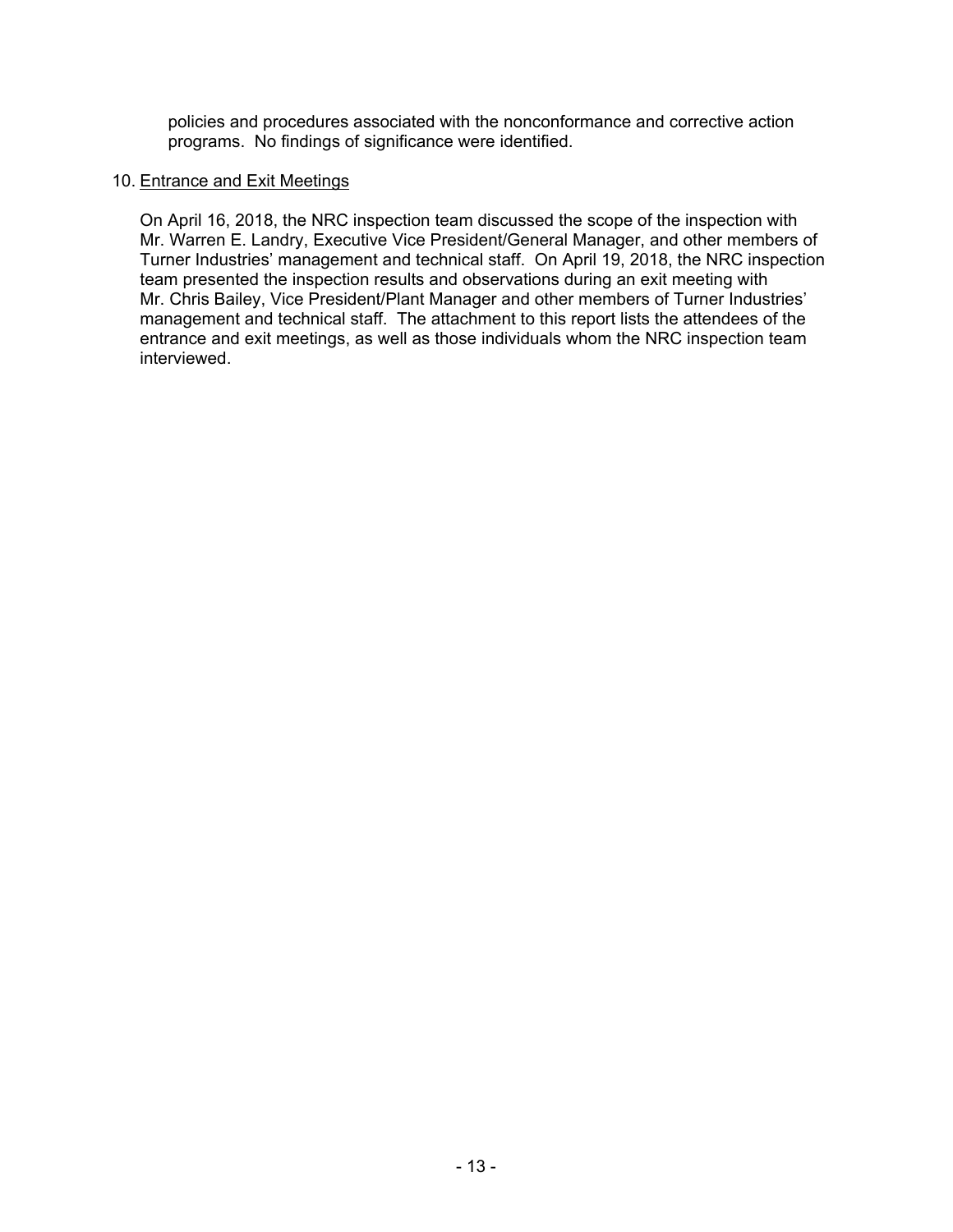## **ATTACHMENT**

# 1. ENTRANCE/EXIT MEETING ATTENDEES

| <b>Name</b>                | <b>Title</b>                                                             | <b>Affiliation</b>          | <b>Entrance</b> | Exit | <b>Interviewed</b> |
|----------------------------|--------------------------------------------------------------------------|-----------------------------|-----------------|------|--------------------|
| <b>Warren Landry</b>       | <b>Executive Vice</b><br>President/<br><b>General Manager</b>            | Turner<br><b>Industries</b> | X               |      |                    |
| <b>Chris Bailey</b>        | Vice President/<br><b>Plant Manager</b>                                  | Turner<br><b>Industries</b> | X               | X    |                    |
| <b>Raymond Reamey</b>      | <b>Quality Services</b><br><b>Director</b>                               | Turner<br>Industries        |                 | X    |                    |
| <b>Tony Frazier</b>        | Director of Quality<br>Assurance (QA)/<br><b>Quality Control</b><br>(QC) | Turner<br><b>Industries</b> | X               | X    | X                  |
| Glenn Catalano             | ASME III QA/QC<br>Manager                                                | Turner<br><b>Industries</b> | X               | X    | X                  |
| <b>Thomas Glascock III</b> | Engineering<br>Manager                                                   | Turner<br><b>Industries</b> | X               |      |                    |
| <b>Terry Strickland</b>    | <b>Materials Manager</b>                                                 | Turner<br>Industries        | X               | X    |                    |
| Sherry C. Bailey           | Procurement<br>Manager                                                   | Turner<br>Industries        | X               |      |                    |
| <b>Ron Hicks</b>           | <b>Material Take Off</b><br>Manager                                      | Turner<br>Industries        | X               | X    |                    |
| <b>Brian Putman</b>        | <b>Nuclear Document</b><br>Control manager                               | Turner<br><b>Industries</b> | X               | X    | X                  |
| Khushrooh Pardiwalla       | <b>Bending Manager</b>                                                   | Turner<br>Industries        | X               | X    |                    |
| <b>Ricky Hutchings</b>     | <b>Site</b><br>Superintendent                                            | Turner<br><b>Industries</b> | X               | X    |                    |
| David McCullen             | <b>Health and Safety</b><br>Manager                                      | Turner<br>Industries        | X               |      |                    |
| Jeff Hurst                 | Project Manager                                                          | Turner<br>Industries        | X               | X    |                    |
| Josh Brewer                | Project Manager                                                          | Turner<br>Industries        | X               | X    |                    |
| <b>Renee Griffin</b>       | <b>Human Resources</b><br>Manager                                        | Turner<br>Industries        | X               | X    |                    |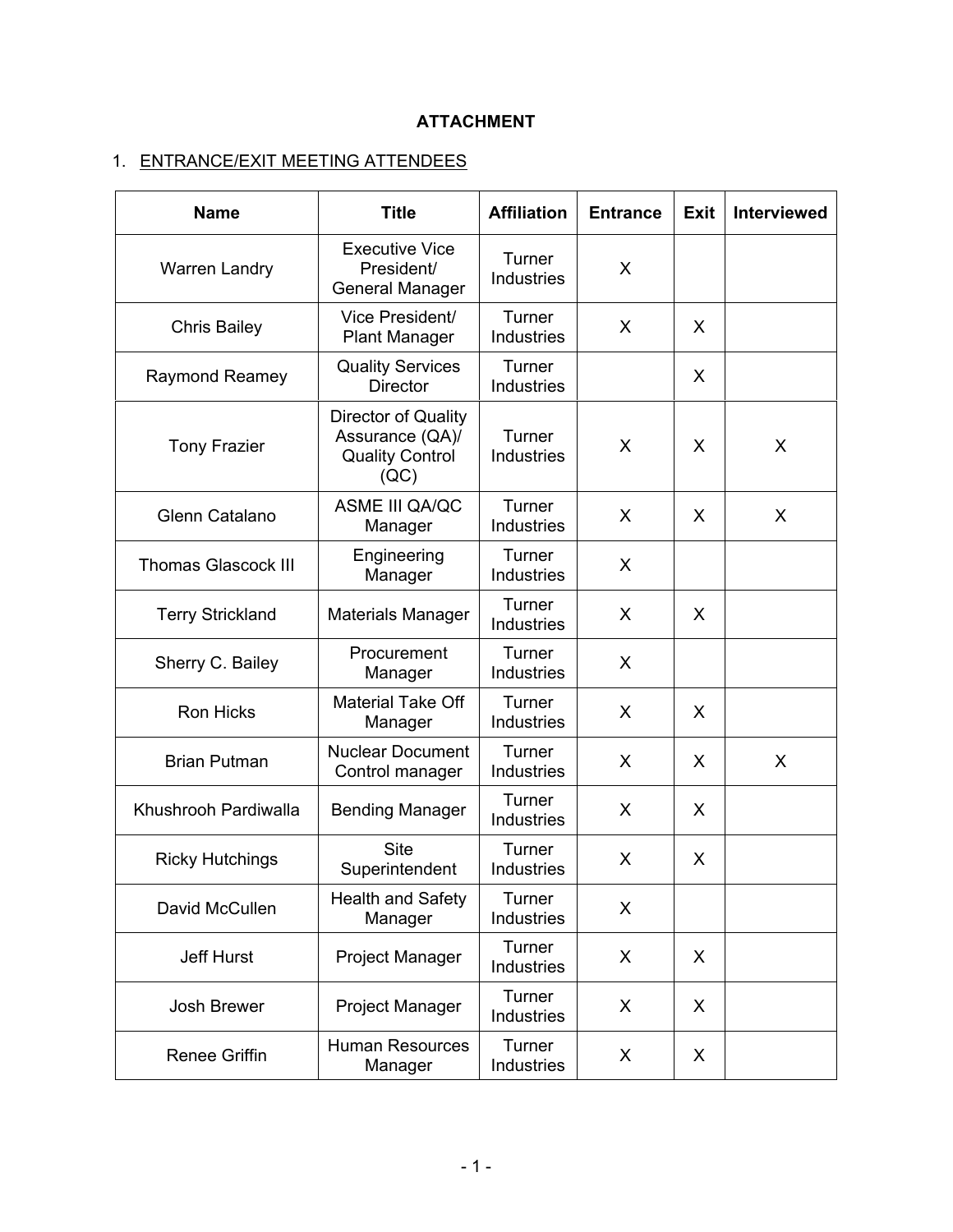| <b>Name</b>             | <b>Title</b>                                | <b>Affiliation</b>          | <b>Entrance</b> | <b>Exit</b> | <b>Interviewed</b> |
|-------------------------|---------------------------------------------|-----------------------------|-----------------|-------------|--------------------|
| <b>Stacy Robinson</b>   | <b>Human Resources</b>                      | Turner<br>Industries        | X               | X           |                    |
| Jorge Castillo          | QA/QC Specialist                            | Turner<br>Industries        |                 | X           |                    |
| <b>Caleb Brewer</b>     | <b>Project Engineer</b>                     | Turner<br>Industries        |                 | X           |                    |
| <b>Brenda Sandford</b>  | Lead Auditor/QA<br>Specialist               | Turner<br>Industries        |                 | X           | X                  |
| Sunny Catalano          | Lead Auditor/QA<br>Specialist               | Turner<br>Industries        |                 | X           | X                  |
| <b>Scott Ashmore</b>    | <b>QC Supervisor</b>                        | Turner<br>Industries        |                 |             | X                  |
| <b>Ronnie Bratchet</b>  | QC Inspector                                | Turner<br>Industries        |                 |             | X                  |
| <b>Richard Cannella</b> | QC Inspector                                | Turner<br><b>Industries</b> |                 |             | X                  |
| <b>Robert Reed</b>      | QC Inspector                                | Turner<br>Industries        |                 |             | X                  |
| <b>Brandon Smith</b>    | Welder                                      | Turner<br>Industries        |                 |             | X                  |
| <b>Wesley Tingen</b>    | Welder                                      | Turner<br>Industries        |                 |             | X                  |
| <b>Colton Webb</b>      | Welder                                      | Turner<br>Industries        |                 |             | X                  |
| James Flood             | <b>Bender</b>                               | Turner<br>Industries        |                 |             | X                  |
| <b>Charles Gilbert</b>  | Non-Destructive<br>Examination<br>Level III | Turner<br>Industries        |                 |             | X                  |
| <b>Mike Sanford</b>     | <b>Product Engineer</b>                     | <b>WECTEC</b>               | X               | X           | X                  |
| <b>Jack Otwell</b>      | Source Inspector                            | <b>WECTEC</b>               |                 |             | X                  |
| David Tibbs             | Supplier<br>Compliance<br>Assessor          | Southern<br><b>Nuclear</b>  | X               | X           |                    |
| Yamir Diaz-Castillo     | <b>Inspection Team</b><br>Leader            | <b>NRC</b>                  | X               | X           |                    |
| Edgardo Torres-Collazo  | Inspector                                   | <b>NRC</b>                  | X               | X           |                    |
| Raju Patel              | Inspector                                   | <b>NRC</b>                  | X               | X           |                    |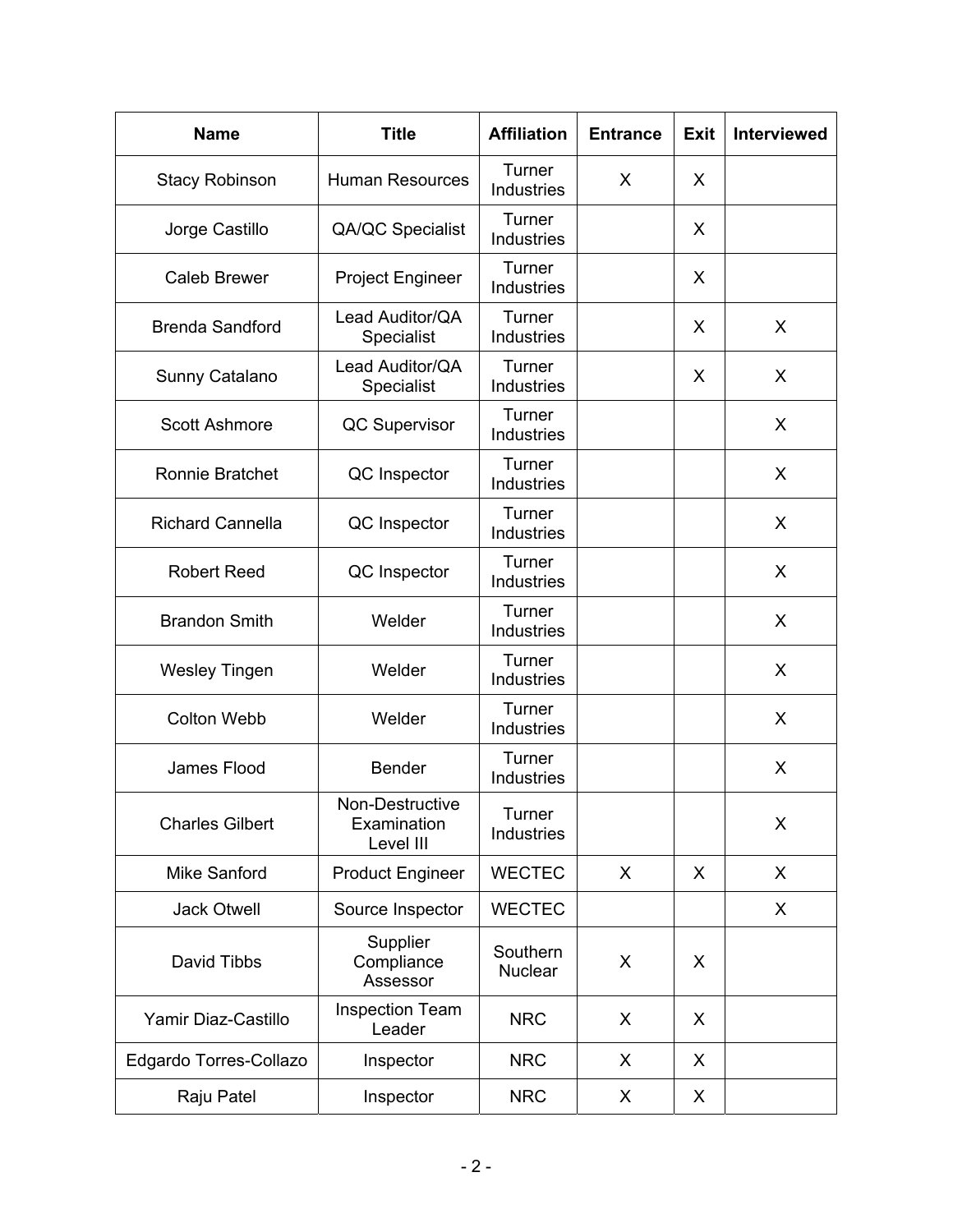| <b>Name</b>    | Title     | <b>Affiliation</b> | <b>Entrance</b> | Exit | <b>Interviewed</b> |
|----------------|-----------|--------------------|-----------------|------|--------------------|
| John Honcharik | Inspector | <b>NRC</b>         |                 | Χ    |                    |
| John Burke     | Inspector | <b>NRC</b>         |                 | Χ    |                    |
| David Harmon   | Inspector | <b>NRC</b>         |                 | Χ    |                    |

## 2. INSPECTION PROCEDURES USED

Inspection Procedure (IP) 36100, "Inspection of 10 CFR Part 21 and Programs for Reporting Defects and Noncompliance," dated February 13, 2012

IP 43002, "Routine Inspections of Nuclear Vendors," dated January 27, 2017

IP 43004, "Inspection of Commercial-Grade Dedication Programs," dated January 27, 2017

## 3. INSPECTIONS, TESTS, ANALYSES, AND ACCEPTANCE CRITERIA (ITAAC)

The NRC inspection team identified the following inspections, tests, analyses, and acceptance criteria (ITAAC) related to the piping subassemblies being fabricated by Turner Industries Group L.L.C. - Pipe Fabrication Division (hereafter referred to as Turner Industries). For the ITAAC listed below, the NRC inspection team reviewed Turner Industries' quality assurance controls in the areas of Criterion III, "Design Control;" Criterion VII, "Controlled of Purchased Material, Equipment, and Services;" and Criterion IX, "Special Processes" of Appendix B, "Quality Assurance Program Criteria for Nuclear Power Plants and Fuel Reprocessing Plants," to 10 CFR Part 50, "Domestic Licensing of Production and Utilization Facilities." The ITAAC's design commitment referenced below are for future use by the NRC staff during the ITAAC closure process; the listing of these ITAAC design commitments does not constitute they have been met and/or closed. The NRC inspection team reviewed Turner Industries' activities to determine whether information will be available to support close out of the applicable ITAAC for the AP1000 piping subassemblies.

The NRC inspection team did not identify any findings associated with the ITAAC identified below:

| No. | <b>ITAAC No.</b> | <b>Design Commitment</b>                                                                                                                                                      | <b>Acceptance Criteria</b>                                                                                                                |
|-----|------------------|-------------------------------------------------------------------------------------------------------------------------------------------------------------------------------|-------------------------------------------------------------------------------------------------------------------------------------------|
| 92  | 2.2.01.02b       | 2.b) The piping identified in<br>Table 2.2.1-2 as ASME Code<br>Section III is designed and<br>constructed in accordance with<br><b>ASME Code Section III</b><br>requirements. | The ASME Code Section III<br>design reports exist for the as-<br>built piping identified in Table<br>2.2.1-2 as ASME Code<br>Section III. |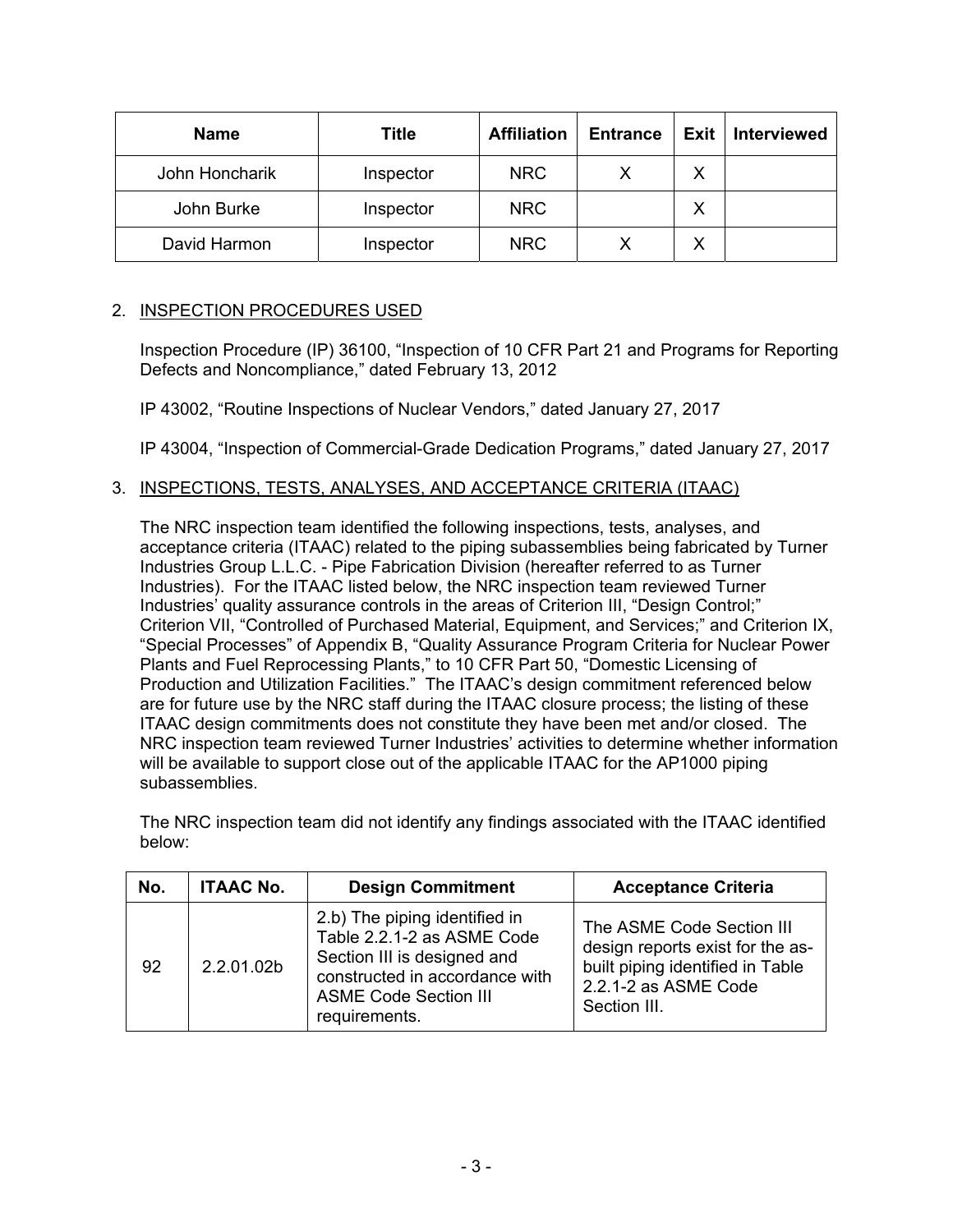| No. | <b>ITAAC No.</b> | <b>Design Commitment</b>                                                                                                                                | <b>Acceptance Criteria</b>                                                                                                                                                                                                     |
|-----|------------------|---------------------------------------------------------------------------------------------------------------------------------------------------------|--------------------------------------------------------------------------------------------------------------------------------------------------------------------------------------------------------------------------------|
| 94  | 2.2.01.03b       | 3.b) Pressure boundary welds in<br>piping identified in Table 2.2.1-2<br>as ASME Code Section III meet<br><b>ASME Code Section III</b><br>requirements. | A report exists and<br>concludes that the ASME<br>Code Section III<br>requirements are met for<br>non-destructive examination of<br>pressure boundary welds.                                                                   |
| 97  | 2.2.01.04b       | 4.b) The piping identified in<br>Table 2.2.1-2 as ASME Code<br>Section III retains its pressure<br>boundary integrity at its design<br>pressure.        | A report exists and<br>concludes that the results of<br>the pressure test of the<br>piping identified in<br>Table 2.2.1-2 as ASME<br>Code Section III conform<br>with the requirements of the<br><b>ASME Code Section III.</b> |

## 4. DOCUMENTS REVIEWED

## Policies and Procedures

- Turner Industries Group Nuclear Quality Assurance Manual, Revision 1, dated July 20, 2017
- Nuclear Quality Assurance Procedure Index, dated March 8, 2018
- CAL-NDE-100-N "Calibration / Certification Non-Destructive Equipment," dated August 26, 2010
- EG-3.01, "Development of Nuclear Shop Drawing," Revision 2, dated February 12, 2018
- PC-100-N, "Cleaning, Painting and Coating," Revision 0, dated August 4, 2017
- PMI-102-N, "Positive Material Identification," Revision 1, dated August 4, 2017
- PROC-4.01, "Control of Requisitions, Purchase Orders and Items and Services," Revision 2, dated July 22, 2017
- PROD-5.01, "Cold Bending of Pipe," Revision 4, dated August 28, 2017
- PROD-5.02, "In-Process & Final Cleanliness," Revision 3, dated October 9, 2017
- PROD-13.01, "Handling, Storage, Preservation, Packaging and Shipping," Revision 5, October 23, 2017
- TH-S-1-N, "Hydrostatic Testing," Revision 0, dated August 4, 2017
- QA-2.03, "Personnel Indoctrination and Training," Revision 7, dated December 4, 2017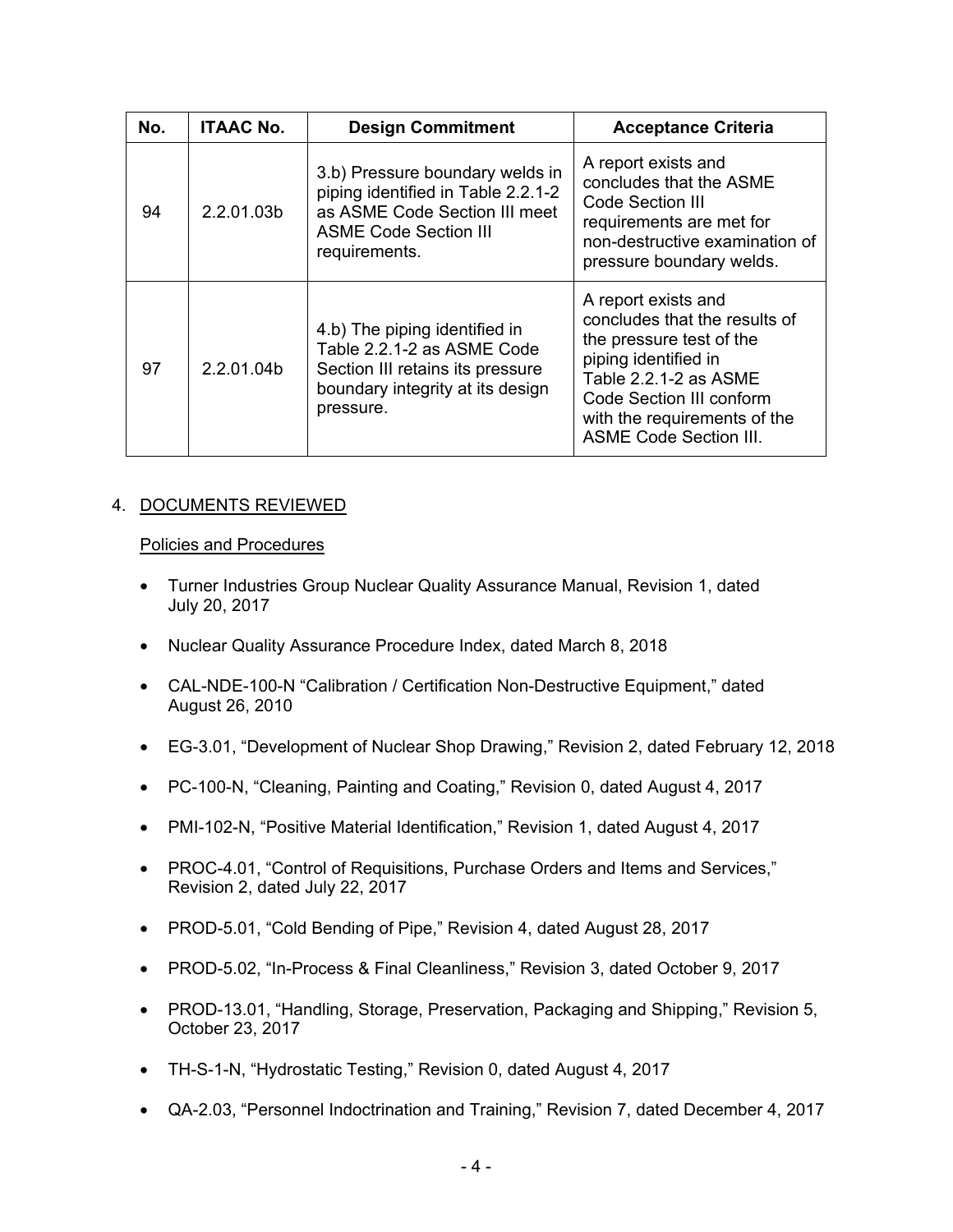- QA-7.02, "Commercial Grade Dedication of Items and Services," Revision 0, dated March 27, 2017
- QA-15.01, "Nonconformance Program," Revision 2, dated March 3, 2017
- QA-15.02, "Nonconformance Reporting and Processing," Revision 0, dated July, 17, 2017
- QA-15.03, "Procedure for Defects and Noncompliance Under USNRC 10CFR21/50.55(e)," Revision 2, dated July 17, 2017
- QA-16.01, "Corrective Action Program," Revision 2, dated March 29, 2017
- QA-16.02, "Corrective Action Program," Revision 0, dated April 7, 2017
- QA-16.03, "Cause Analysis," Revision 0, dated January 30, 2018
- QA-16.04, "Trending," Revision 0, dated July 17, 2017
- QC-8.01, "Material Receiving and Inspection," Revision 5, dated May 25, 2017
- QC-11.01, "NDT/NDE Certification Procedure," Revision 10, dated January 2, 2018
- QC-11.02, "Visual Examination of Bolting Material, Support Material, and Temporary Attachments to Supports," Revision 2, dated July 15, 2017
- QC-11.03, "Visual Inspection of Material Surfaces and Edges, Weld Prep, Finished Weld, and Similar Configurations," Revision 1, dated July 15, 2017
- QC-11.04, "Liquid Penetrant Examination," Revision 3, dated August 28, 2017
- QC-11.05, "Radiographic Examination," Revision 1, dated August 21, 2017
- QC-11.06, "Magnetic Particle Examination," Revision 3, dated August 17, 2017
- QCI-2-N "Qualification Requirements for TIG Inspection and Test Personnel," Revision 0, dated October 18, 2013
- QP-18-N, "Nuclear Audits & Nuclear Auditor Qualification," Revision 5, dated August 4, 2017, and Revision 6, dated April 7, 2018
- WE-9.01, "Control of Filler Materials," Revision 7, dated December 4, 2017
- WE-9.02, "Guidelines for Welder/Welding Operator Performance Qualification, and Continuity Records," Revision 4, dated November 15, 2017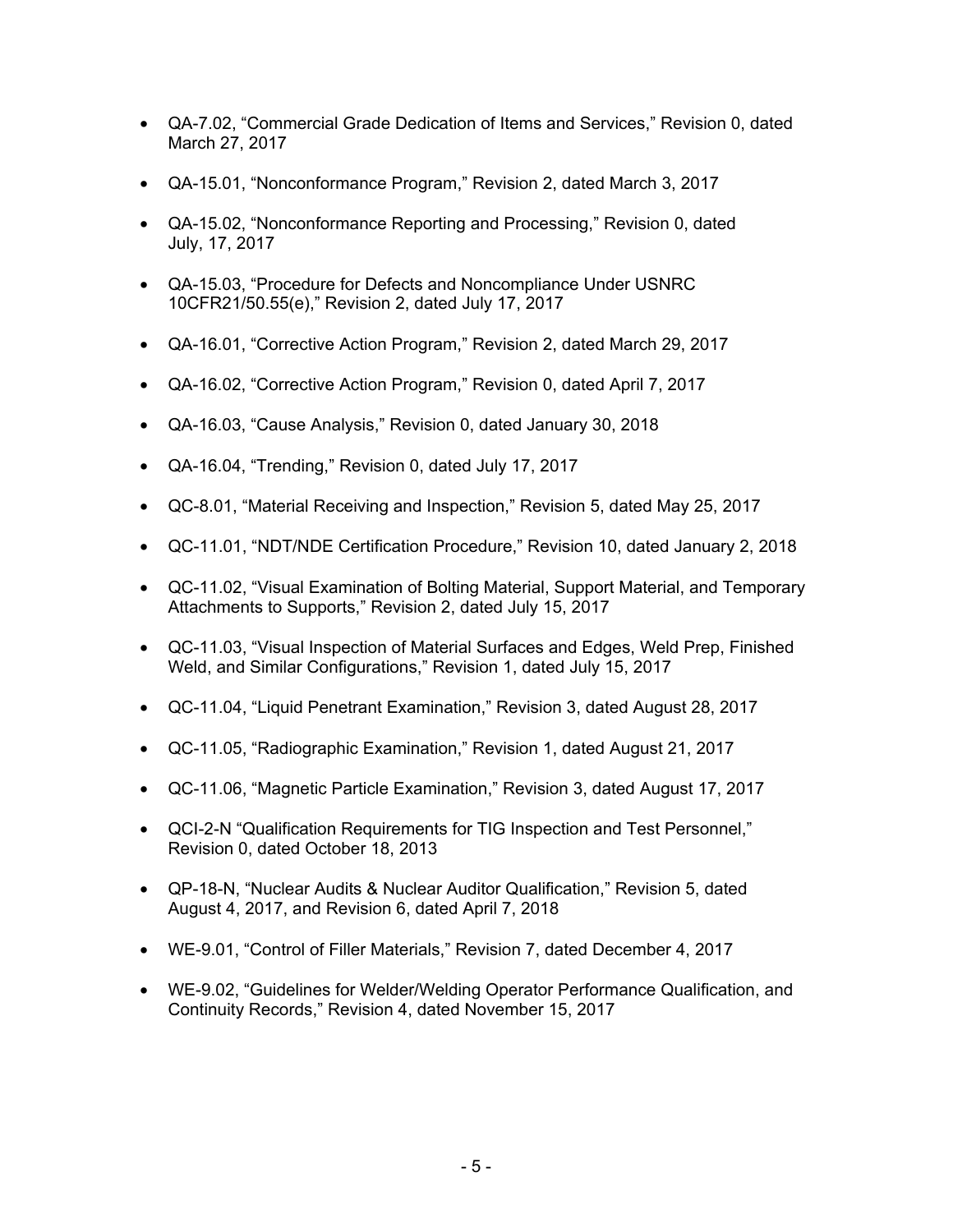## Design and Commercial-Grade Dedication Records

- APP-GW-P0-007, "AP1000 Specification for Shop Fabricated Piping," Revision 8
- APP-GW-P0-008, "AP1000 Specification for Field Fabricated Piping and Installation, ASME Section III, Code Class 1, 2 and 3 and ASME B31.1," Revision 6
- APP-GW-VHP-002, "Packing and Crating Instructions for Westinghouse Equipment for Domestic and Export Shipments"
- APP-GW-VLR-010, "AP1000 Supplemental Fabrication and Inspection Requirements," Revision 2
- APP-GW-Z0-602, "AP1000 Cleaning and Cleanliness Requirements of Equipment for Use in the Nuclear Safety and Associated Systems," Revision 3, dated February 18, 2013
- APP-GW-Z0-607, "Determination of Surface Chloride & Fluoride Contamination on Stainless Steel Materials," Revision 0, dated July 26, 2006
- Drawing No. APP-SGS-PLW-33A, "Steam Generator System Containment Building Room 11603 I&C L031A From Main Steam to F1021," Revision 0
- Drawing No. APP-CVS-PLW-186, "Chemical and Volume Control System Class 3 Piping," Revision 5, dated April 6, 2018
- Drawing No. APP-RCS-PLW-233, "Class 1 Piping," Revision 3, dated February 21, 2018
- Drawing No. APP-RCS-PLW-270, "Reactor Cooling System Class 2 Piping," Revision 1, dated February 21, 2018
- Drawing No. SV4-PXS-PLW-520-1A, "Passive Core Cooling System," Revision 0, dated April 5, 2018
- Drawing No. APP-RCS-PLW-532, "Class 2 Piping and Class 1 Valve," Revision 2, dated April 6, 2018
- Drawing No. APP-RCS-PLW-620, "Class 1 Piping," Revision 4, dated April 6, 2018
- Drawing No. APP-RCS-PLW-640, "Class 1 Piping," Revision 5, dated April 6, 2018
- Drawing No. SV4-PXS-PLW-830-2, "Passive Core Cooling System," Revision 1B, dated March 21, 2018
- Drawing No. SV4-PXS-PLW-830-2, "Passive Core Cooling System," Revision 1A, dated January 8, 2018
- Drawing No. APP-PCS-PLW-837, "Passive Containment Cooling System Class 3 Piping," Revision 0, dated January 31, 2018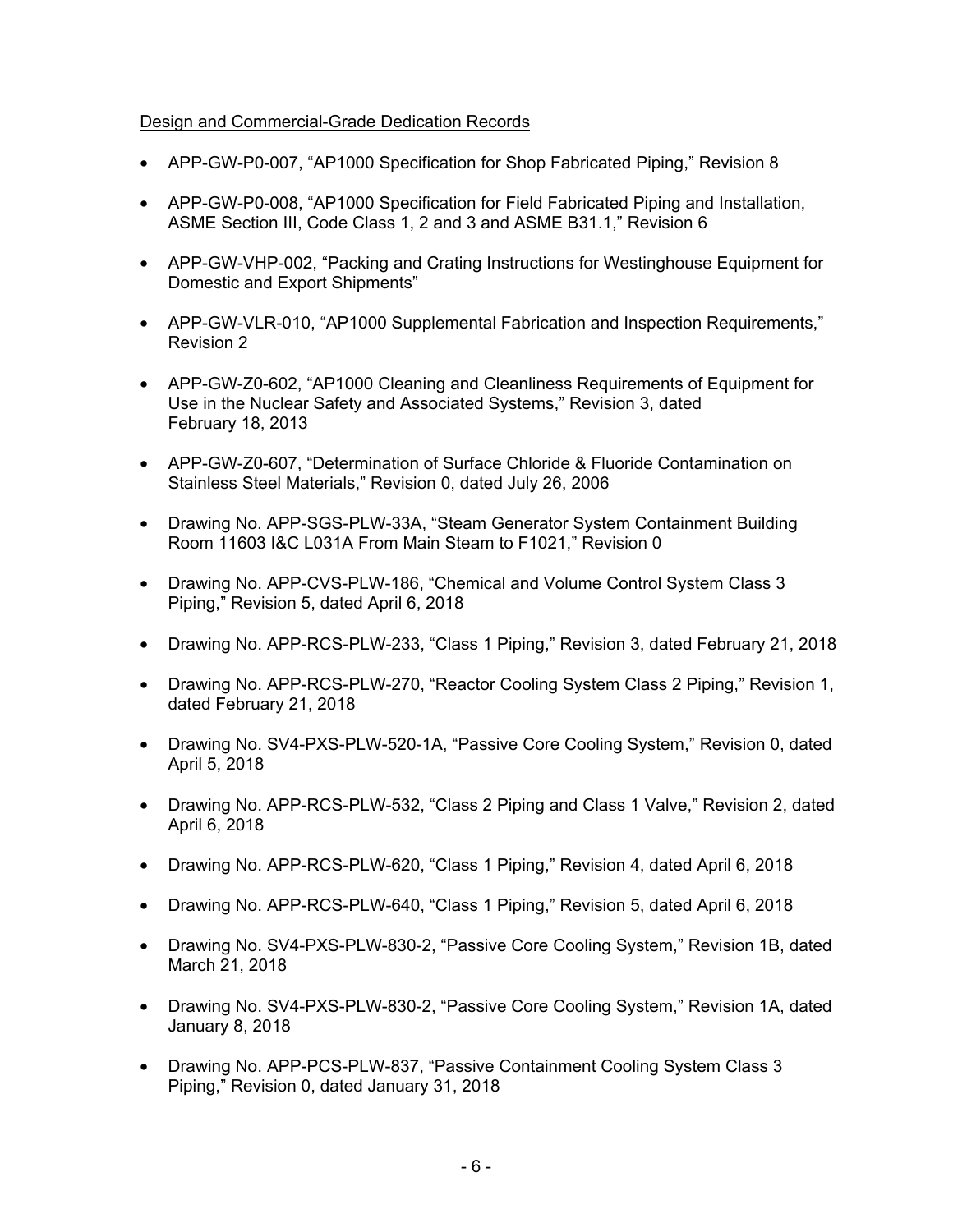- Drawing No. APP-PXS-PLW-840, "Passive Core Cooling System," Revision 2, dated April 2, 2018
- Engineering & Design Coordination Report (E&DCR) No. APP-PXS-GEF-850299, "APP-PXS-PLW-520 Conditioning (WEC)," Revision 0, dated February 6, 2018
- E&DCR No. APP-SGS-GEF-850096, "APP-SGS-GEF-PLW-33A Conditioning," Revision 0, dated March 31, 2014
- E&DCR No. APP-SGS-GEF-430, "Pipe Modification to APP-SGS-PLR-950 Branch Lines connecting to Main Steam Lines A/B," Revision 0, dated October 31, 2017
- Job Procedure Specification (JPS) for Job No. 171018, Revision 3, dated November 1, 2017
- JPS for Job No. 171021, Revision 3, dated November 1, 2017
- Manufacturing Inspection and Test Plan for Job No. 171021, Revision 3, dated April 10, 2018
- Nuclear Controlled Documents Transmittal Log for Job No. 171021, dated April 17, 2018
- Commercial-Grade Survey Report No. CGSR-17-001, dated June 2, 2017

#### American Society of Mechanical Engineers (ASME) and Welding Records

- N-5 Code Data report for Shop Assembly Serial No. SV3-CVS-PLW-186-1, dated November 17, 2017
- N-5 Code Data report for Shop Assembly Serial No. SV4-RCS-PLW-640-1, dated April 6, 2018
- N-5 Code Data report for Shop Assembly Serial No. SV4-PXS-PLW-840, dated April 2, 2018
- N-5 Code Data report for Shop Assembly Serial No. SV4-RCS-PLW-270, dated February 21, 2018
- N-5 Code Data report for Shop Assembly Serial No. SV3-RCS-PLW-532, dated April 6, 2018
- N-5 Code Data report for Shop Assembly Serial No. SV4-RCS-PLW-620, dated April 6, 2018
- NPP-1 Code Data report for Fabricated Nuclear Piping Subassemblies Serial No. SV3-PCS-PLW-837-2, dated January 24, 2018
- NPP-1 Code Data report for Fabricated Nuclear Piping Subassemblies Serial No. SV3-RCS-PLW-233-2, dated January 25, 2018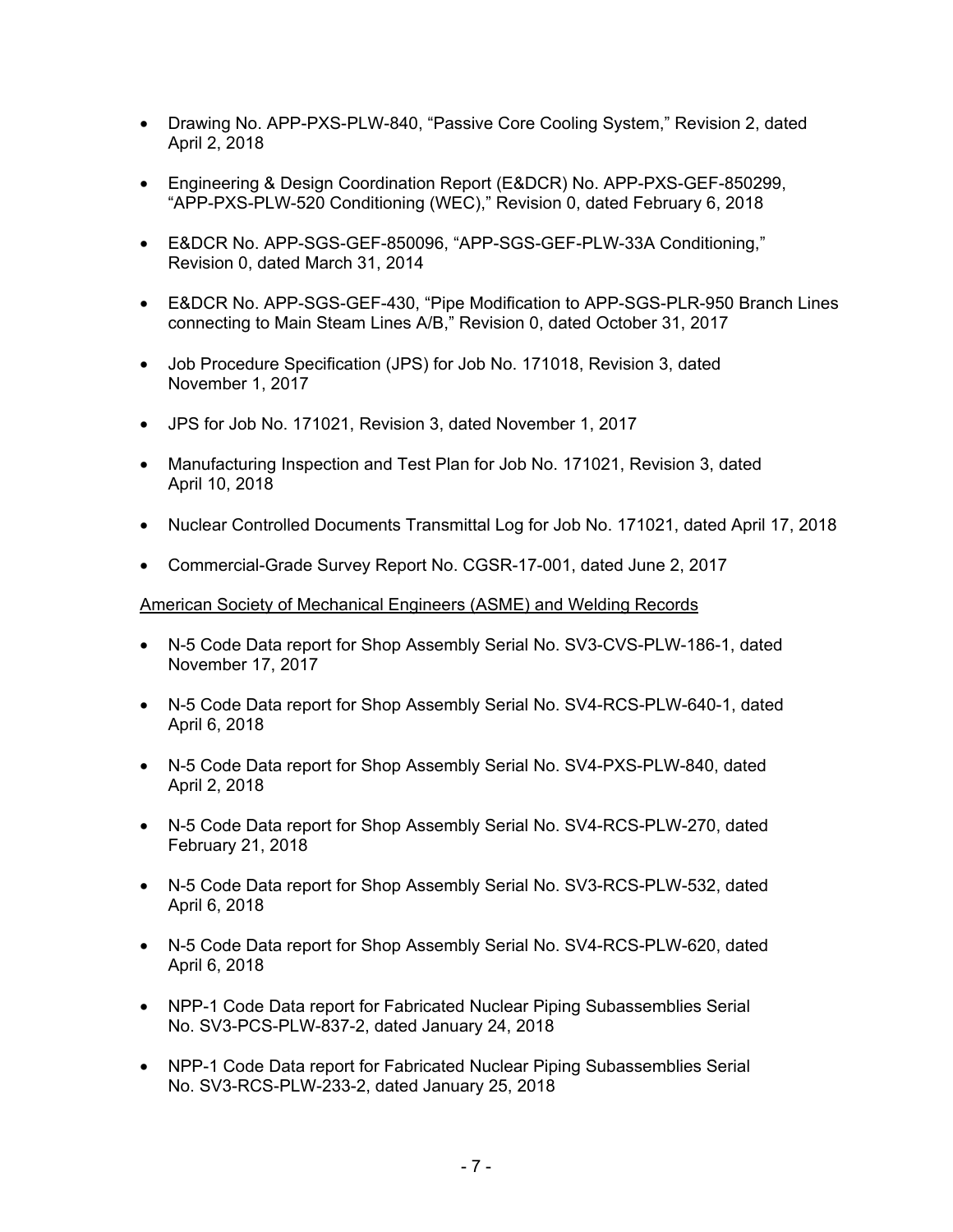- Shop Traveler Nos. SV3-PCS-PLW-838-1, SV4-PXS-PLW-52D-1A, SV4-PXS-PLW-520-2, SV3-PCS-PLW-838-4, SV3-PXS-PLW-838-2
- Welding Procedure Specification Record No. P-8-GT-1, "ASME Welding Procedure Specification GTAW Welding of Stainless Steel Revision 9," dated November 3, 2017
- Procedure Qualification Record (PQR) No. GT-P8-TX711, "ASME Qualification Record for GTAW Welding of Stainless Steel," Revision 4, dated August 28, 2017
- PQR No. GT-P8-TX712, "ASME Qualification Record for GTAW Welding of Stainless Steel," Revision 1, dated November 6, 2017

Calibration, Heat Treatment, Non-Destructive Examination, Inspection and Test Records

- Certified Material Test Report (CMTR) for weld filler material Grade 308/308L, lot No. AF0327, heat No. 544051, dated February 28, 2018
- CMTR for weld filler material Grade 308/308L, lot Nos. CF0327 and DF0327, heat No. 544051, dated July 10, 2017
- CMTR for weld filler material Grade 308/308L, lot No. CF0436, heat No. 546025, dated February 28, 2018
- Certificate of Calibration No. 0011051026 for a pressure gage, dated August 29, 2017
- Certificate of Calibration No. 0011051036 for a step block, dated August 30, 2017
- Certificate of Calibration No. 0011051033 for a step block, dated August 30, 2017
- Certificate of Calibration No. 0011051035 for a step block, dated August 30, 2017
- Certificate of Calibration No. 0011051034 for a step block, dated August 30, 2017
- Certificate of Calibration No. 0011039233 for a clamp meter, dated July 13, 2017
- Certificate of Calibration No. 0011039236 for an infrared thermometer, dated July 31, 2017
- Certificate of Calibration No. 0011051032 for a digital radiometer, dated August 31, 2017
- Certificate of Calibration No. 0011051029 for a dew point meter, dated September 1, 2017
- Certificate of Calibration No. 0011051030 for a dew point meter, dated September 1, 2017
- Certificate of Calibration No. 0011053306 for a digital electrical caliper, dated September 14, 2017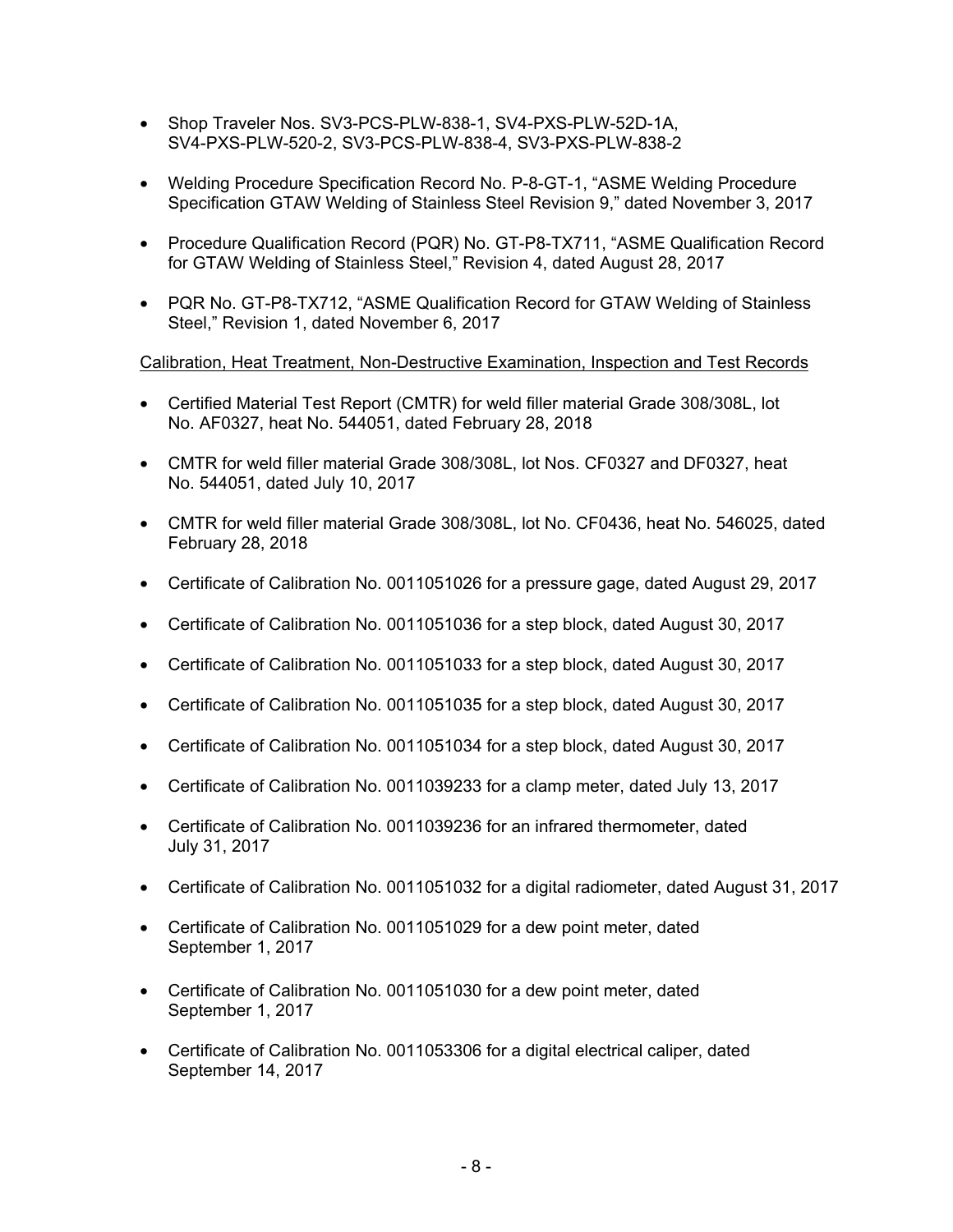- Certificate of Calibration No. 0011053304 for a digital electrical caliper, dated September 14, 2017
- Certified Test Report for weld coupon testing, Procedure Qualification Record No. GT-P8-TX711, dated August 8, 2017
- Certified Test Report for weld coupon testing, Procedure Qualification Record No. GT-P8-TX712, dated November 1, 2017
- Chemical Test Report, Reference No. C284281N, dated November 16, 2017
- Cleaning and Final Inspection Report for Job Nos. 171018 and 171021, dated March 26, 2018
- Cleaning and Final Inspection Report for Job No. 171021, dated November 14, 2017
- Cleaning and Final Inspection Report for Job No. 171018, dated February 9, 2018
- Material Receiving and Inspection Report (MRIR) No. 17-015 for calibration services, received on September 7, 2017
- MRIR No. 17-014 for calibration services, received on September 7, 2017
- MRIR No. 17-011 for calibration services, received on August 22, 2017
- MRIR No. 17-002 for calibration services, received on July 21, 2017
- MRIR No. 17-019 for calibration services, received on September 15, 2017
- MRIR No. 17-013 for calibration services, received on September 4, 2017
- Pipe Bend Inspection Report for Job No. 171018, dated February 2, 2018

## Purchase Orders and Audit Reports

- Purchase Order (PO) No. 132175-PL02.05 for fabrication of pipe sub-assemblies, Revision 10, dated March 20, 2018
- PO No. 132176-PL02.05 for fabrication of pipe sub-assemblies, Revision 10, dated March 20, 2018
- PO No. 1170921 for calibration services, Revision 3, dated August 2, 2017
- PO No. 1170937 for weld filler metal, Revision 2, dated August 2, 2017
- PO No. 1175429 for weld coupon testing, Revision 0, dated July 28, 2017
- PO No. 1179836 for calibration services, Revision 0, dated August 30, 2017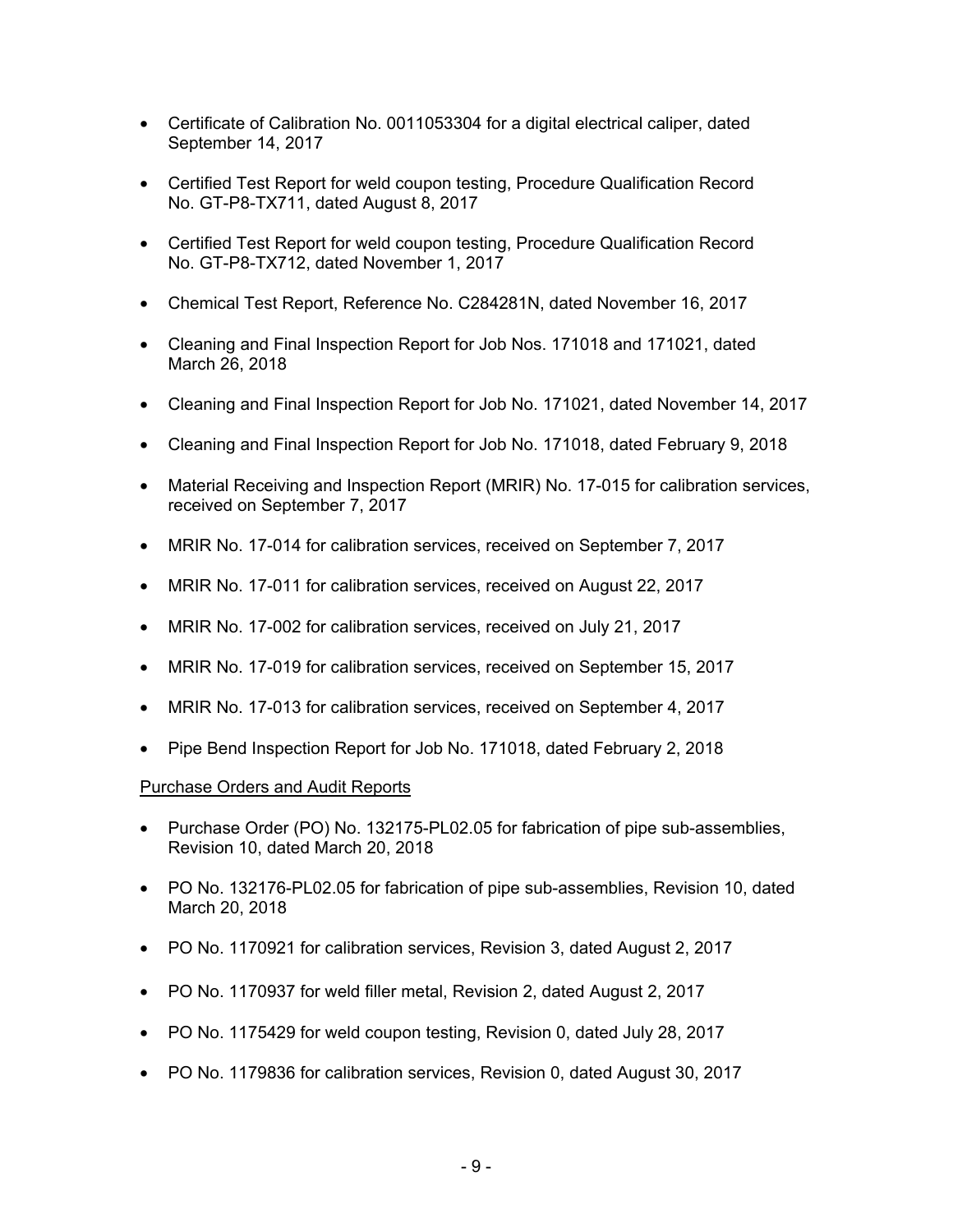- PO No. 1181217 for calibration services, Revision 0, dated September 8, 2017
- PO No. 1190349 for weld coupon testing, Revision 0, dated October 30, 2017
- PO No. 1193204 for metal analysis, Revision 1, dated November 16, 2017
- PO No. 1206075 for weld filler metal, Revision 1, dated February 21, 2018
- PO No. 1208736 for calibration services, Revision 0, dated March 12, 2018
- PO No. 1212823 for weld coupon testing, Revision 0, dated April 5, 2018
- Nuclear Audit Schedule, Revision 14
- TIG Standard Attachment for Nuclear Purchase Orders, Revision 5
- Approved Supplier List, Revision 12, dated February 13, 2018
- Audit Report No. SA-16-003, Revision 0, dated April 13, 2017
- Audit Report No. SA-17-002, Revision 0, dated March 30, 2017
- Audit Report No. SA-17-004, Revision 0, July 7, 2017
- Audit Report No. SA-17-005, Revision 0, dated May 5, 2017
- Audit Report No. SA-17-007, Revision 0, dated October 19, 2017
- Audit Report No. SA-18-001, Revision 0, dated March 14, 2018
- Audit Report No. SA-18-002, Revision 0, dated March 14, 2018
- Annual Evaluation Report No. AE-18-001, dated February 2, 2018
- Annual Evaluation Report No. AE-18-002, dated January 25, 2018
- Internal Audit Report No. TIG-IA-PARIS-PIPE FAB-NUCLEAR-PRTX-2016 dated April 26, 2016
- Internal Audit Report No. TIG-IA-PARIS-NUC-PIPE-Ph2-PRTX-2016, dated August 29, 2016
- Internal Audit Report No. TIG-IA-PARIS-NUC-PIPE Ph2-PRTX-2016, dated August 2, 2017
- Internal Audit Report No. TIG-IA-PARIS-PIPE FAB-NUCLEAR-PRTX-2016, Revision 1, dated August 2, 2017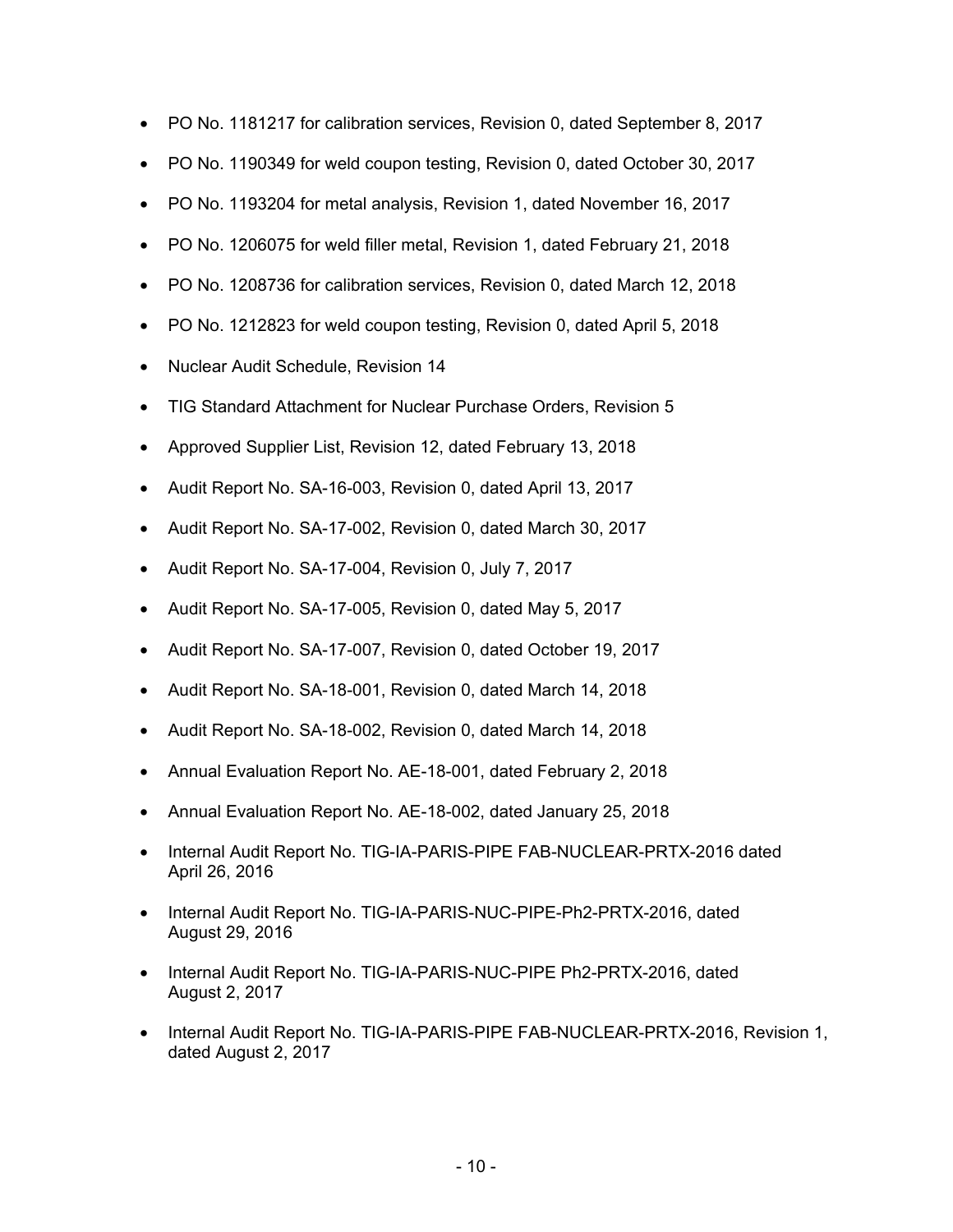- Internal Audit Report No. TIG-IA-PARIS-PIPE-FAB-NUC-PRTX-2017, dated August 22, 2017
- Internal Audit Report No. TIG-IA-PARIS-PIPE-FAB-NUC-PRTX-2017A, dated November 14, 2017

## Nonconformance Reports

• 17-001, 17-003, 17-004, 18-001, 18-002, 18-003, 18-004, 18-005, 18-007, 18-008, 18-010, 18-011, and 18-013

## Corrective Action Reports

• 17-006, 17-007, 17-009, 17-010, 17-011, 17-012, 17-013, 17-014, 17-015, 17-019, 17-022, 17-023, 17-024, 17-026, 17-027, 17-028, 17-029, 17-032, 17-033, 17-034, 17-035, and 18-028

## Corrective Action Requests Opened During the NRC Inspection

• 18-043, 18-044, 18-045, 18-046, 18-047, 18-048, 18-049, 18-050, 18-051, 18-052, 18-053, 18-055, 18-056, 18-057, and 18-058

## Training and Qualification Records

- Cold bending operator training records for James Flood, dated February 22, 2018
- Engineering training records on NQA-1, QAPD, ASME Section III, 10 CFR Part 21 for Terry Strickland, Ron Hicks, Jeff Hurst and Trey Glascock
- NDE Qualifications for Richard Cannella (VT-II, PT-II, MT-II, and RT-II), Ronnie Bratcher (VT-II, PT-II, MT-II, and RT-II), Charles Gilbert (VT-III, PT-III, MT-III, and RT-III), and Robert Reed (VT-II, PT-II, MT-II, and RT-II)
- Lead auditor training records for Brenda Sandford, Sunny Catalano, Richard Hodom, Shad Wetzel
- Technical Specialist training records for Laura Cavet, Raymond Reamey, Lonny Ackley, Charles Gilbert, and Jason Weekley
- Quality Assurance and Document Control training records for Jorge Castillo, Sunny Catalano, and Candi Nabors, dated February 23, 2018
- Welder qualification records for Gas Tungsten Arc Welding for Cody Crossland, Jesse Goforth, Austin Smith, Brandon Smith, Wesley Tingen, and Colton Webb